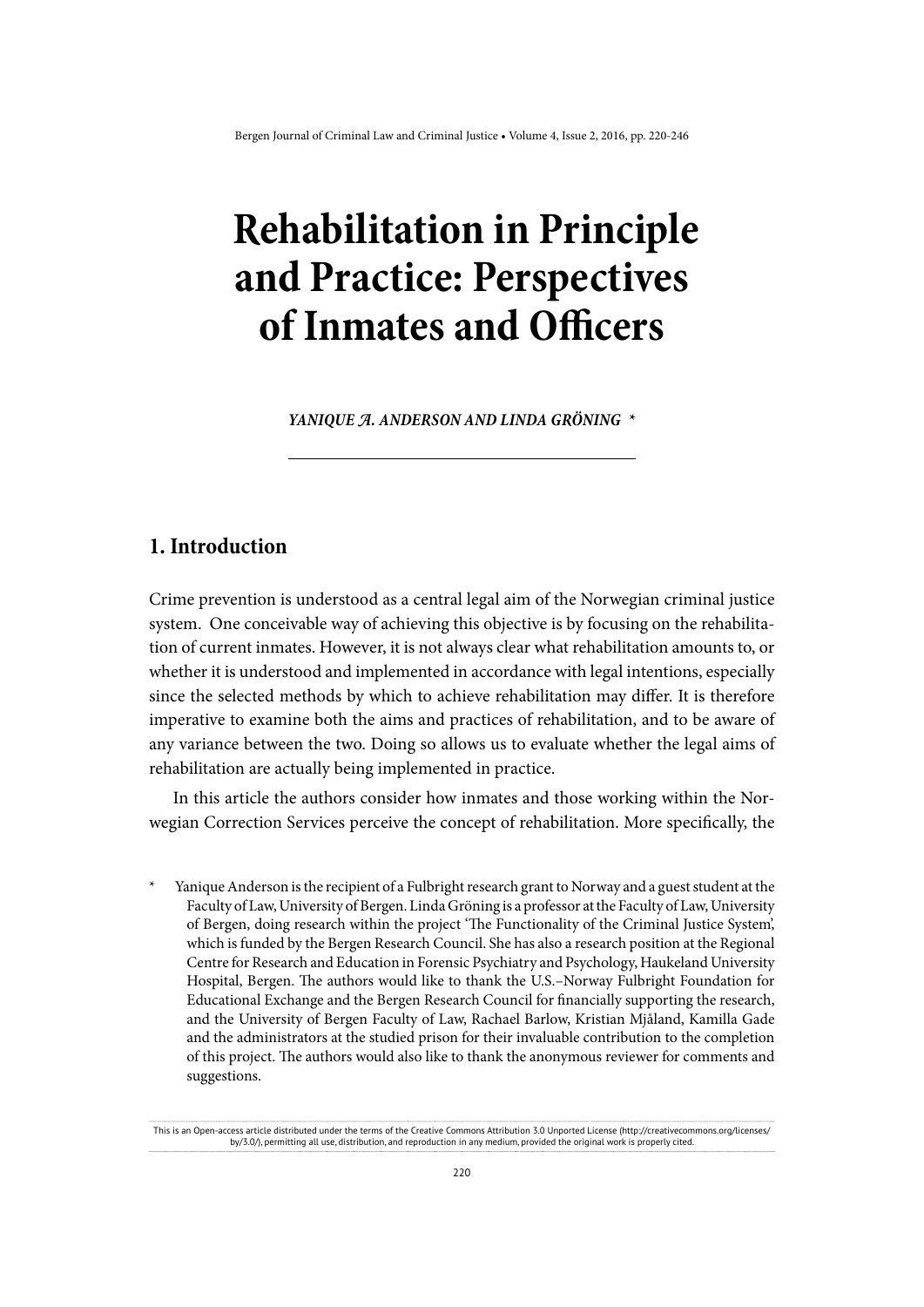authors focus on rehabilitation in practice as it relates to services and programmes for inmates in a select Norwegian prison, here referred to as '*Viken Prison*'. 1 The discussions that follow are centred on an interview-based pilot study conducted by Yanique Anderson, in Viken Prison.<sup>2</sup> The aim of the study was to understand inmates and officers' view of rehabilitation, and to understand the structural and organisational procedures through which inmates access and utilise various kinds of rehabilitative support offered to them. The study was hence guided by the central question: *What does rehabilitation look like from the perspective of inmates and prison officers, respectively?* 

Through the article, we do not suppose that the findings from the study are representative of the Norwegian prison system as a whole, or that it necessarily provides a complete picture of the day-to-day practicalities of rehabilitation in Viken prison. However, the findings highlight concerns about what rehabilitation in prison could and should entail. After all, the attitudes and opinions of those directly affected by rehabilitative work must be centrally considered.<sup>3</sup> By presenting and discussing our findings, we hope that our article will generate more deliberative dialogue, and stimulate further research in this area.

# **2. Rehabilitation in Prison: Theoretical and Legal Framework**

#### *2.1 Approaches to Rehabilitation*

The concept and meaning of rehabilitation is subject to debate. Literature in different disciplines outline a large number of different theories, positions, models and approaches to rehabilitation. Such models include the risk-need-responsivity (RNR) model and the good lives model (GLM). Within RNR, '*the risk principle speaks of* who *should be treated (the higher risk offender), the need principle speaks to* what *should be treated (criminogenic needs) and the responsivity principle helps determine* how *to treat*'.4 Conversely, GLM is a strength-based approach that '*focuses on promoting individuals' important personal goals,* 

- <sup>2</sup> This study was conducted under the supervision of Linda Gröning.
- <sup>3</sup> See also Kolstad, Imprisonment as Rehabilitation: Offenders' Assessment of Why it Does Not Work, *Journal of Criminal Justice* (1996) pp. 323-335 at 325.
- <sup>4</sup> Bonta and Andrews, Risk-need-responsivity model for offender assessment and rehabilitation, *Rehabilitation* 6 (2007): pp. 1–22.

<sup>&</sup>lt;sup>1</sup> The name and location of the prison have been withheld for ethical considerations.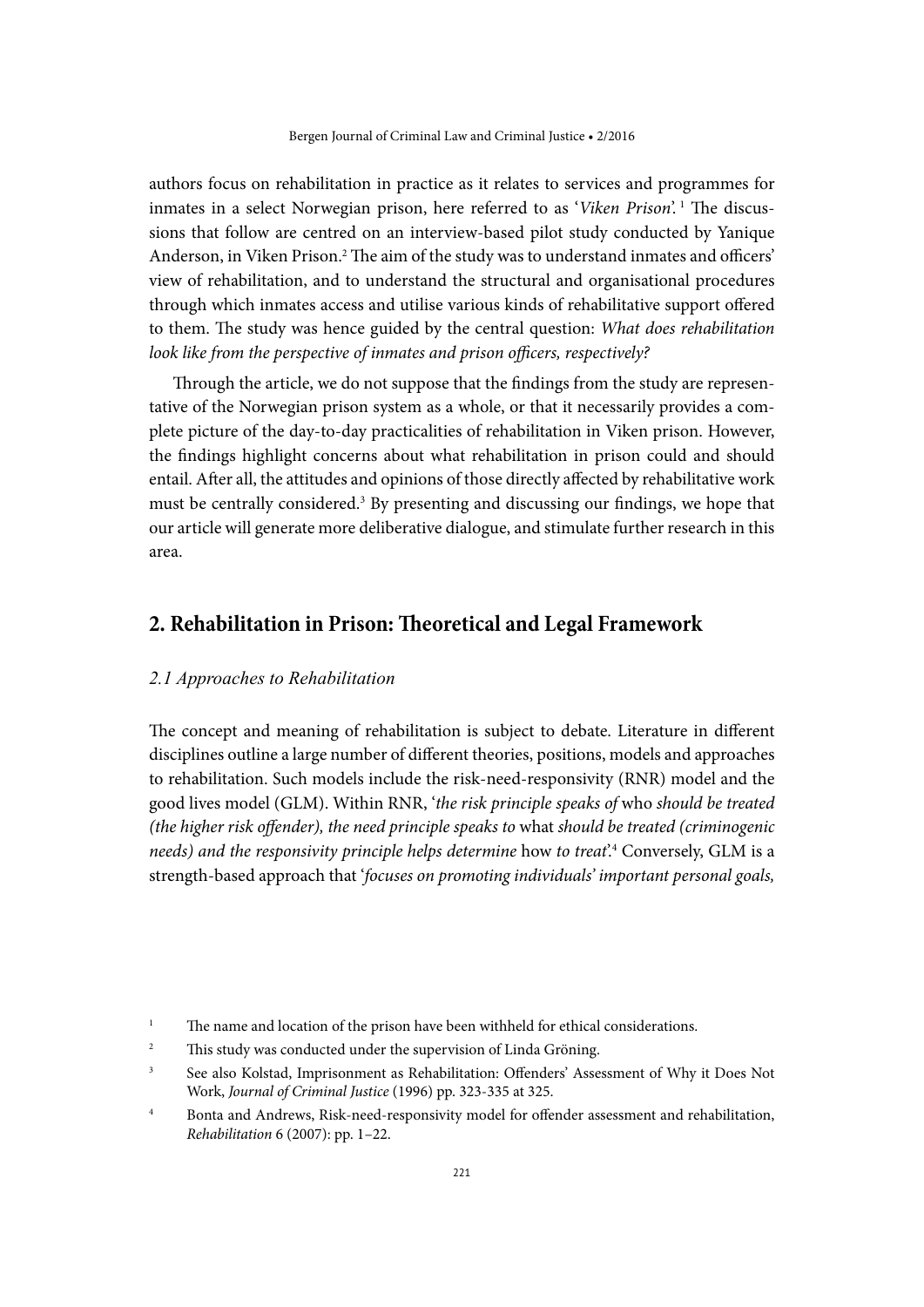while reducing and managing their risk for future offending<sup>'</sup>.<sup>5</sup> The controversies concern both the understanding and conceptualisation of rehabilitation, and the adequate strategies to realise it effectively.6

In this study, it was not our primary intention to take a stand in these debates. Our focus was on revealing how rehabilitation is understood by the inmates and the officers in Viken Prison. Therefore we started from a sufficiently '*open*' account of rehabilitation that provided room for different views among those being interviewed. As a starting point for the interviews, therefore, '*rehabilitation*' was identified as any discourse or practice that speaks to transforming or normalising the criminal into a socially defined non-deviant citizen.<sup>7</sup> Generally, it may include many different actions, such as psychological programmes (i.e. counselling or psychotherapy), interpersonal or situational assistance (i.e. through family interventions, training, and education), structural assistance (i.e. through employment or housing interventions), or some combination (placement in residential therapeutic programmes).8 It may also be considered as both an individual and a social project, and may relate to many different psychological, moral, sociological and legal issues.

Although we started from a sufficiently open definition, the interviews took place within, and will be discussed in relation to the specific *legal aim* of rehabilitation in the Norwegian *criminal justice system*. This legal framework will now be further clarified.

## *2.2 Premise in Law*

The aims of rehabilitation are an integral part of the Norwegian penal and legal policies, and are explicitly expressed in official Norwegian legal documents. On the basis of these documents it becomes clear that rehabilitation is understood and implemented in relation to *crime prevention* as the (central) aim of punishment.9

<sup>5</sup> Whitehead, Ward and Collie, Time for a change: Applying the Good Lives Model of Rehabilitation to a High-Risk Violent Offender, *International Journal of Offender Therapy and Comparative Criminology* (2007) pp. 578-598. For a detailed discussion on GLM, see Ward and Brown, The Good Lives Model and Conceptual Issues in Offender Rehabilitation, *Psychology, Crime & Law* (2004) pp. 243–257.

<sup>6</sup> For an overview and discussion of central perspectives, see McNeill, Four forms of '*offender*' rehabilitation: towards an interdisciplinary perspective, *Legal and Criminological Psychology* (2012) pp. 1–19. See also Ward and Maruna, *Rehabilitation* (Routledge 2007) chap. 5–7.

- <sup>7</sup> This definition is used by Lynch, Rehabilitation as Rhetoric: The Ideal of Reformation in Contemporary Parole Discourse and Practices, *Punishment & Society* 2, no. 1 (2000) pp. 40–65, at 45.
- Lynch 2000 p. 45.
- <sup>9</sup> See Ot.prp. nr. 90 (2003–2004) *Om lov om straff (straffeloven)* p. 77, for this account of the aim of punishment in Norwegian law.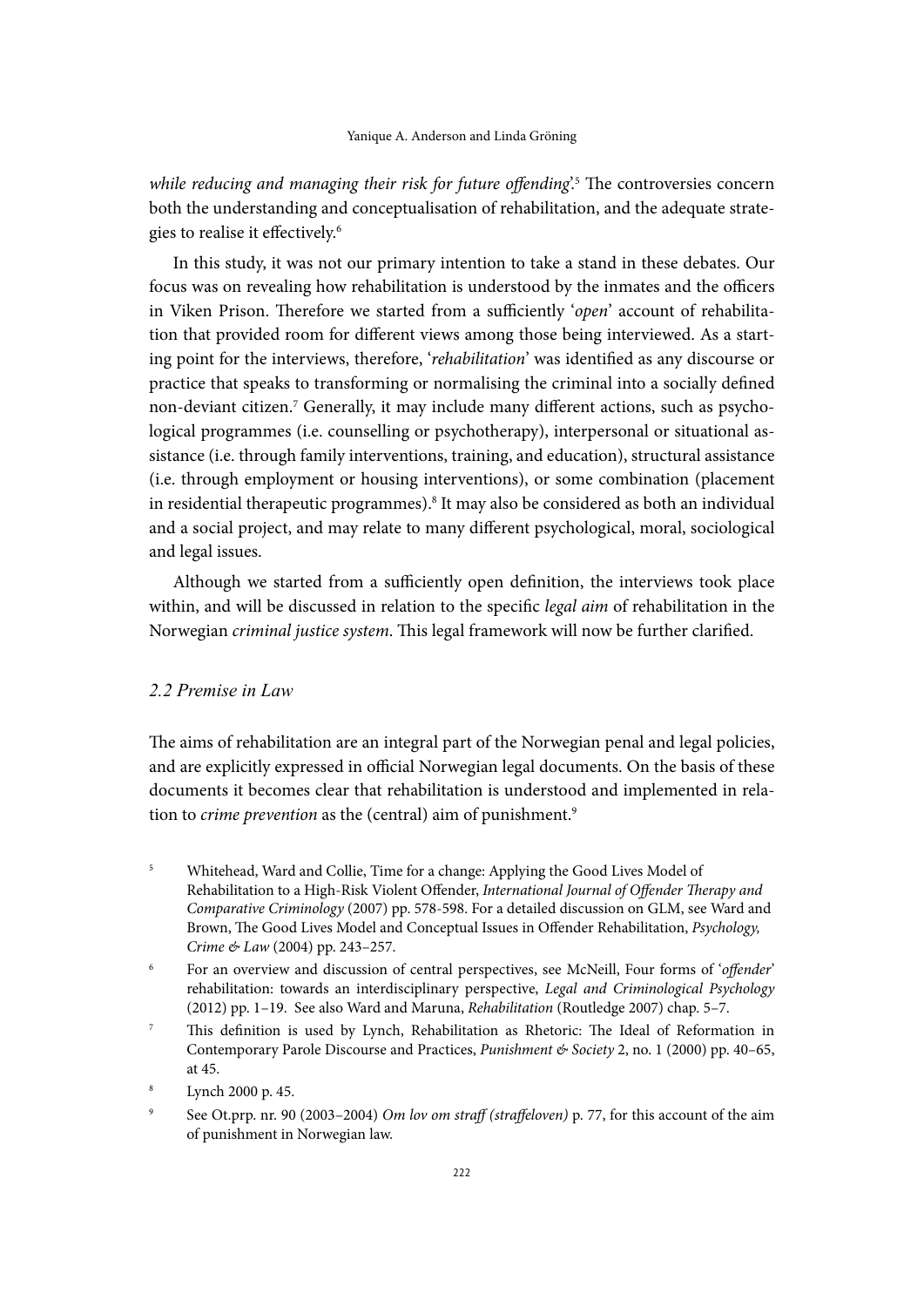More specifically, the Execution of Sentences Act (hereinafter ESA) outlines the central rules for the administration of a prison sentence, with its supplementing directives and guidelines.10 ESA section 2 states *inter alia* that the sentence shall be executed in a manner that '*serves to prevent the commission of new criminal acts*'.11 It follows from various white papers (reports) from the Ministry of Justice that state that the crime-preventive work in prison is primarily related specifically to the inmates' rehabilitation and reintegration into society. 12 The focus is on counteracting key crime-causing factors, such as unemployment and social exclusion. Accordingly, various forms of professional training, education and treatment are understood to be required within the prison system.13 An overarching aim of these different measures is to provide inmates with new knowledge and motivation for change, and to stimulate their resources to master a life without criminality.14

As a general principle, the Norwegian Correction Service stipulates that participation in rehabilitation programmes in prison must be *voluntary*. Before an inmate is offered participation in a programme, an evaluation is conducted to determine whether the programme is suitable for the inmate, in light of his or her risk-and-need profile and situation.15 This evaluation is based upon certain instruments that seek to implement different perspectives on and knowledge about rehabilitation.16

- <sup>10</sup> An English version of ESA is available at: [http://www.kriminalomsorgen.no/the-execution](http://www.kriminalomsorgen.no/the-execution-of-sentences-act-in-six-languages.250423.no.html)[of-sentences-act-in-six-languages.250423.no.html](http://www.kriminalomsorgen.no/the-execution-of-sentences-act-in-six-languages.250423.no.html). (Accessed December 1, 2016). See further Storvik, *Straffegjennomføring: etter lov av 18. mai 2001 nr. 21,* 2. utg., (Høyskoleforlaget 2011) pp. 21–33 for an overview of the different rules and guidelines in this area.
- <sup>11</sup> The provision also underlines other aims; that '*a sentence shall be executed in a manner that takes into account the purpose of the sentence that serves to prevent the commission of new criminal acts, that reassures society, and that within this framework ensures satisfactory conditions for the inmates*'. For a fuller explanation of this provision, see Gröning, Straffgenomföring som en del av straffrättssystemet: Principförklaring av fängelsestraffets innehåll, *Tidsskrift for Rettsvitenskap* no. 1–2, Vol. 126 (2013), pp. 145–196.
- <sup>12</sup> See St.meld. nr. 37 (2007-2008) *Straff som virker mindre kriminalitet tryggere samfunn*, chap. 9 and Ot.prp. nr. 5 (2000–2001) *Om lov om gjennomføring av straff mv. (straffegjennomføringsloven)* p. 98.
- <sup>13</sup> For an analysis of different forms of programmes and measures of rehabilitation, see Hollin and Palmer, *Offending behavior programmes: Development, Application, and controversies*. (John Wiley & Sons Ltd 2006) chap. 1. Offending Behaviour Programmes: History and Development.
- <sup>14</sup> See St. Meld. Nr 37 (2007–2008) *Straff som virker mindre kriminalitet tryggere samfunn*, pp. 9–10.
- <sup>15</sup> See <http://www.kriminalomsorgen.no/programvirksomhet.237975.no.html>. (Accessed December 1, 2016).
- <sup>16</sup> For instance, the evaluation instrument, BRIK, integrates approaches such as the '*what works? tradition*', desistance based theories, restorative justice approaches and motivational interviewing. BRIK, has been assessed in Dahl, Hansen and Samuelsen, *EVALUERING AV BRIK – Behovs- og ressurskartlegging i kriminalomsorgen*, research report 2014:2, Høgskolen i Østfold.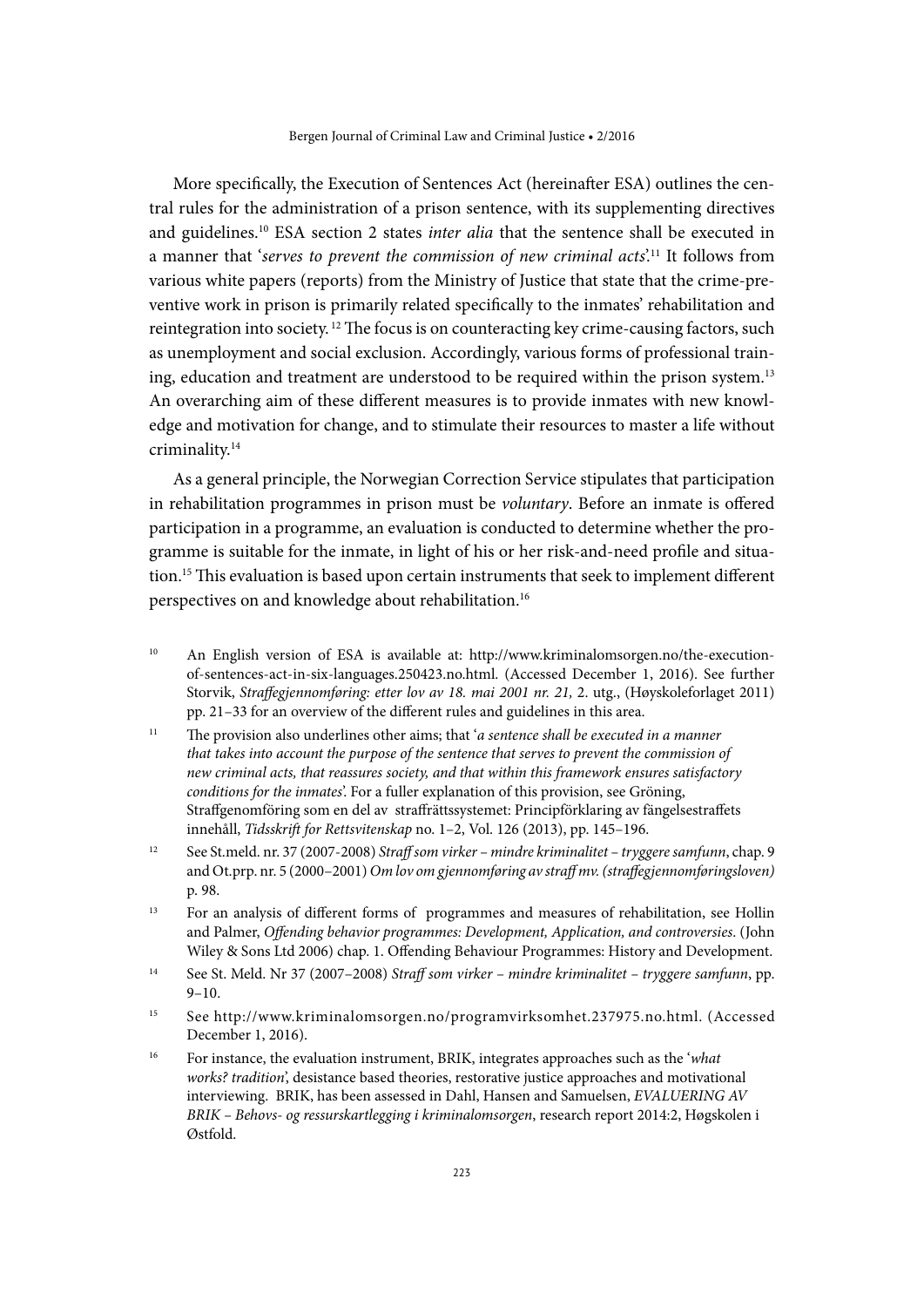Alongside the general statement in ESA article 2, rehabilitation, as an aim, is also reflected through several other rules of the ESA. ESA section 18 states that the Correctional Services shall arrange for inmates to be provided facilities for activities during daytime, which may amount to work, training, programmes or other measures designed to counteract the development of further criminal behaviour. In this regard, inmates only have an obligation to *work* in prison, while other kinds of activities and measures as described above are voluntary. Activities such as education shall be available to all inmates because they are considered both a constitutional and human right. ESA section 4 states that the Norwegian Correctional Services shall, by engaging in cooperation with other public services, arrange for the inmates to receive the services to which they are statutorily entitled.17

ESA also makes provisions for inmate activity in programmes located outside the prison. ESA section 20 states that the Correctional Services may grant inmates permission to participate in work, training, programmes or other activities outside prison if security reasons do not contraindicate this, and if there is no reason to assume that inmates will evade the execution of their sentences.

Further, the aim of rehabilitation relates to the implementation of the central principles of *normality and the progression towards reintegration*. The normality principle, in essence, means that the deprivation of liberty is regarded as punishment, and no inmate shall serve their sentence under conditions stricter than is necessary for the safety of the community. It also stipulates that the time in prison for inmates should be as '*normal*' as possible when it comes to daily working routines, education and activities within the prison.18 In addition, opportunities for inmates to participate in leisure activities shall be provided, as far as possible, which is also reflected in ESA section 21. The principle of progression means that there should, as far as possible, be a gradual transition from imprisonment to complete freedom.<sup>19</sup>

Even though rehabilitation is a clear legal aim, there are some constraints on its realisation within the prison. Imprisonment is the restriction of personal freedom. It entails a more or less comprehensive and prolonged external limitation of the inmate's opportunity to live and function freely.20 Therefore, there are some inherent limits to what rehabil-

<sup>&</sup>lt;sup>17</sup> For a discussion about how the Import-model in Norway can be a useful tool in bringing different agencies together in the rehabilitation process, see Langelid, The Sharing of Responsibility in the Rehabilitation of prisoners in Norway: the Import model in Theory and Practice, *Journal of Correctional Education* (1999) pp. 52–61.

<sup>18</sup> See NOU 1988:37, pp. 48–50 and St. meld. 37 (2007–2008) p. 22. See further Vollan, Mot normalt? Normalitetsprinsippet i norsk straffgjennomføring in *Lov, liv og lære. Festskrift til Inge Lorange Backer*, eds. Bugge *et al*., (Universitetsforlaget 2016) pp. 548–560.

<sup>19</sup> See Ot.prp. nr 5 (2000-2001) pp. 68 and 140.

<sup>20</sup> Cf.. NOU 1988:37 *Ny fengselslov* p. 49.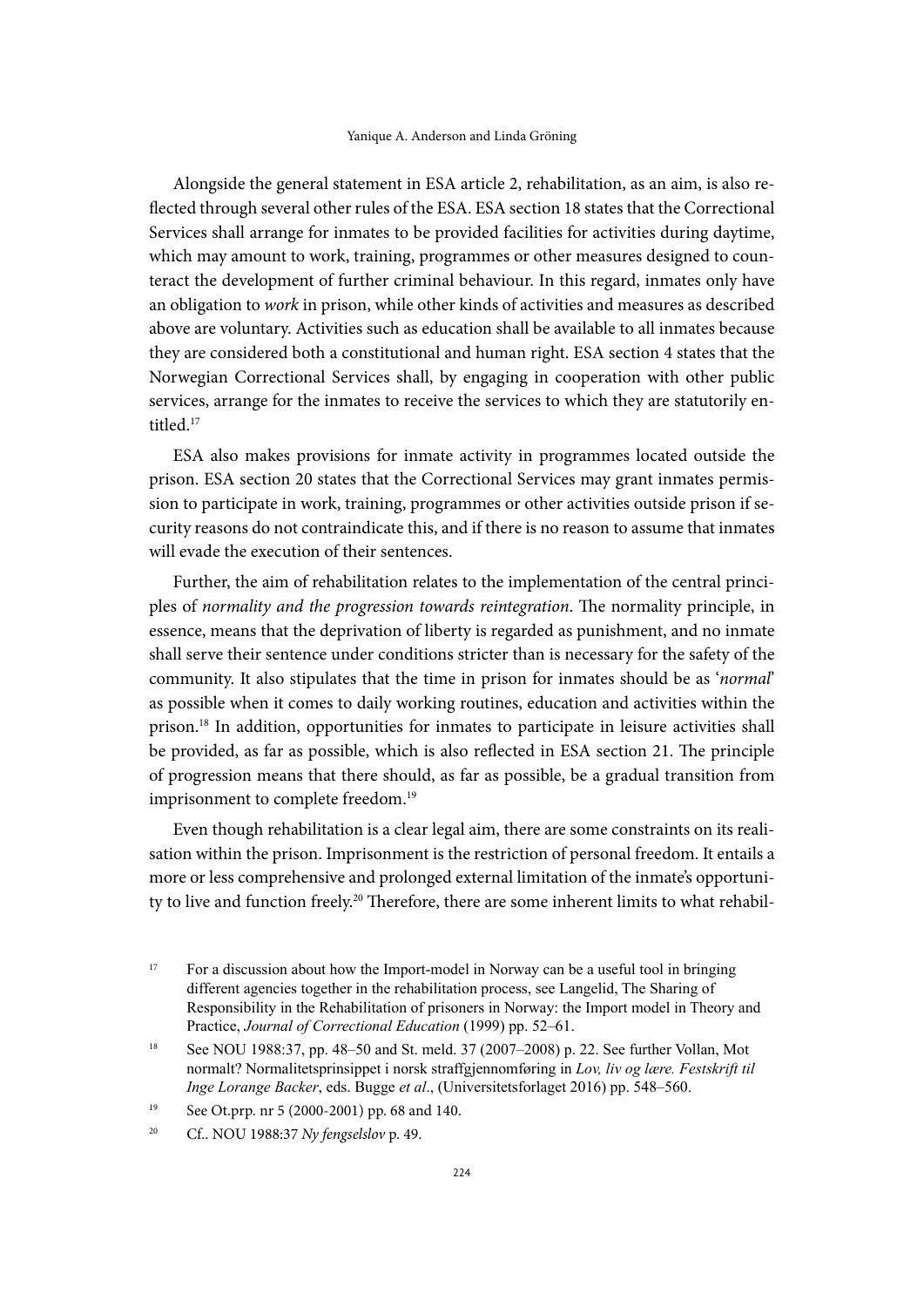itation can amount to.<sup>21</sup> The rules that regulate different kinds of rehabilitative activities are also, in general, conditioned by the possibility of carrying these out in a safe manner. More generally, the aim of crime prevention provides for a focus on rehabilitation as a means for securing the public from future crimes, with the possible risk of not taking the interests of the inmate seriously.<sup>22</sup>

Furthermore, it is a fact that the idea of rehabilitation for inmates is sometimes argued to be in tension with the entire concept of punishment. Traditionally, 'punishment' in Norway is understood as an 'evil' imposed on an individual as a reaction to a criminal act.<sup>23</sup> Obviously this conception of punishment stands in contrast to the notion that inmates should be able to enjoy certain benefits in their best interests as part of their rehabilitation. It also shows that dialogue on the concept of punishment is an important part of the discussion on rehabilitation in prison.<sup>24</sup>

In our view, such a discussion must recall the fundamental constitutional principles of individual freedom, dignity and equality—the very ideological foundations of the democratic state under the rule of law. As a part of the legal order, the execution of a prison sentence is also subject to these legal and ethical standards that provide guidance for an understanding of the overarching nature and purpose of the punishment.<sup>25</sup> They also provide guidance for the way the punishment is to be administered—including rehabilitation within the prison sentence.

This principled account underlines rehabilitation as not only a social project, although it requires social inclusion of the individual as a member of the group. First and foremost it must be based on an *individual moral project* that cannot and should not be forced on a person, but that can be facilitated legally and practically. The principle of voluntary

- <sup>21</sup> It is also often questioned whether rehabilitation can at all be realised in a prison context. See Kolstad 1996, pp. 323–335 for a relevant study in this regard. For a study that indicates more positive results of rehabilitation in Norwegian prisons, see Bhuller *et al.*, *Incarceration, Recidivism and Employment*, working paper in Economics 7/16, Department of Economics, University of Bergen, available at [http://www.uib.no/sites/w3.uib.no/files/attachments/working\\_paper\\_07-16.](http://www.uib.no/sites/w3.uib.no/files/attachments/working_paper_07-16.pdf) [pdf](http://www.uib.no/sites/w3.uib.no/files/attachments/working_paper_07-16.pdf). (Accessed December 1, 2016).
- $22$  An alternative approach may, however, be a more deontological perspective to rehabilitation, as a matter of restoring, and thereby reintegrating, the inmate as a responsible citizen with certain rights and duties—and in this way eventually promoting the aim of crime prevention. See further on this distinction in McNeill, Four forms of 'offender' rehabilitation: towards an interdisciplinary perspective, *Legal and Criminological Psychology* (2012) pp. 1–19, p. 5.
- <sup>23</sup> See for this account on punishment Andenæs, *Statsforfatningen i Norge*, 9. utg.(Universitetsforlaget 2004), p. 326 and Rt. 1977 s. 1207.
- <sup>24</sup> For a further discussion on the concept of punishment and imprisonment, see Gröning 2013 pp. 159–160.
- <sup>25</sup> For a further explanation of this constitutional fundament of the Norwegian criminal justice system, see Gröning *et al*., *Frihet, forbrytelse og straff*—*En systematisk fremstilling av norsk strafferett* (Fagbokforlaget 2016) chap. 2.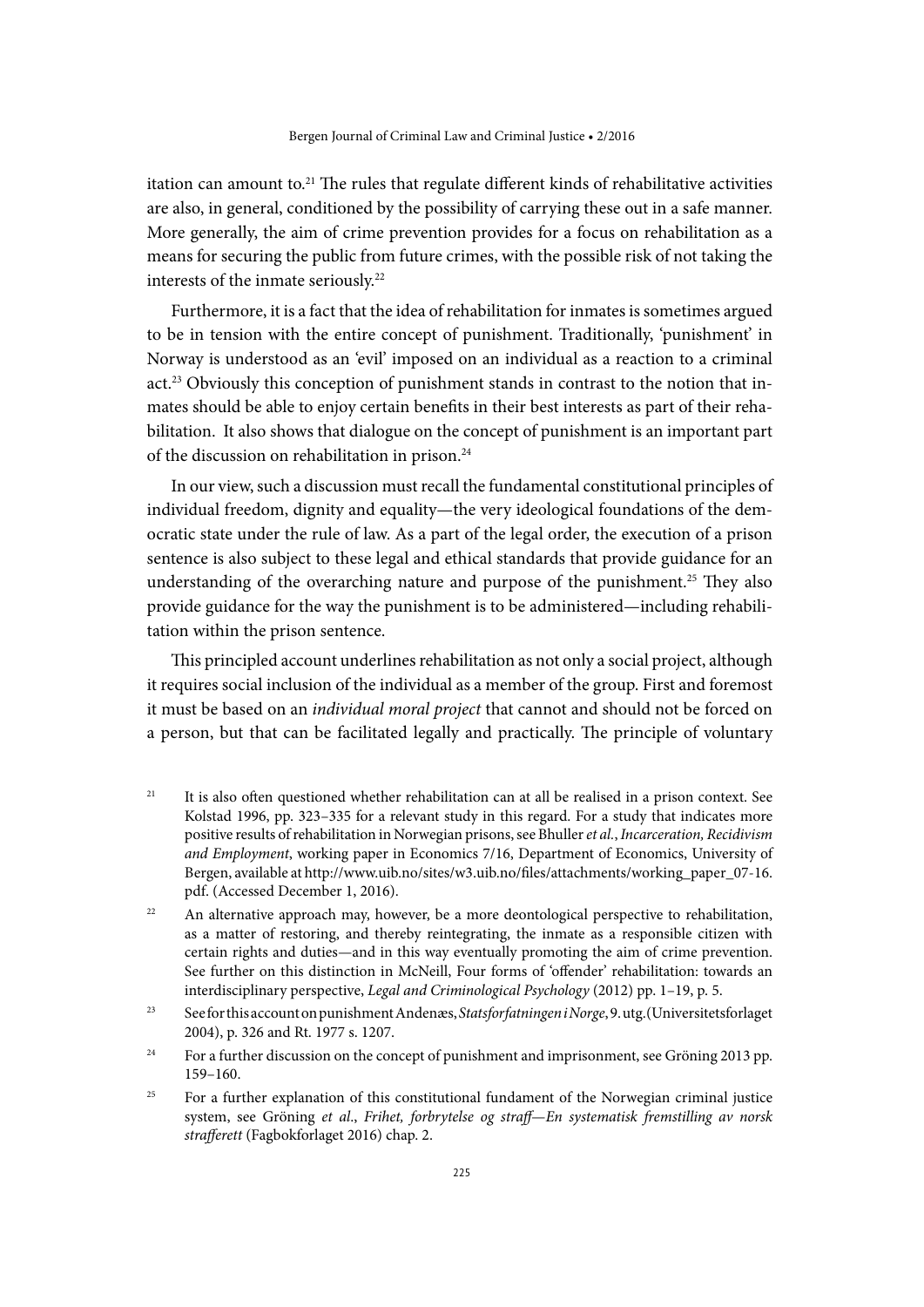rehabilitation in the Norwegian system is therefore of great significance. The principled account further emphasises that rehabilitation within the prison context must be equally accessible to all, and should not be discriminatory, when it comes to what is offered and to whom. In the end, it underlines *human dignity* as the meta-norm for thinking about and implementing rehabilitation in prison, taking the interests and views of the inmates about their own (needs for) rehabilitation seriously.

# *2.3 Examining 'Scandinavian Exceptionalism' as a Context for Rehabilitation*

In international discussion, the Norwegian and Scandinavian prison conditions have many times been described as exceptionally humane.26 The notion of '*Scandinavian Exceptionalism*' has in this context been used with regard to the fact that Scandinavian countries have a low level of repression, low imprisonment rates and humane prison conditions.27

This picture of the Scandinavian countries is in certain aspects correct, in particular when focusing on the general criminal policy and the content of the criminal law. As described above, the legal aims and policies concerning rehabilitation also reflect humanistic values.

However, this does not necessarily tell us all about the concrete situation and practices within Norwegian prisons—nor does it account for variance, depending on the specific prison culture.28 Further, in a broader sense, imprisonment should be examined in the larger context, to include social, historical and cultural discourses and practices. For inmates more specifically, imprisonment should be examined in relation to the additional factors that impact their experiences and extend beyond prison conditions.<sup>29</sup>

 As a case in point, in recent years, Norway has witnessed developments that challenge the upholding of a humane criminal justice policy. Although the ESA principles

<sup>&</sup>lt;sup>26</sup> See for an overview Johnsen *et al.*, Exceptional Prison conditions and the quality of prison life: Prison size and prison culture in Norwegian closed prisons, *European Journal of Criminology*  (2011) pp. 515-529 at 515–516.

<sup>&</sup>lt;sup>27</sup> See *inter alia*, Pratt, Scandinavian Exceptionalism in an Era of Penal Access. Part I: The Nature and Roots of Scandinavian Exceptionalism, *British Journal of Criminology* (2008) pp. 119– 137, Pratt and Erikson, Scandinavian Exceptionalism in Criminal Policy, *Nordisk tidskrift for kriminalvidenskap* (2009) pp. 135–151 and Ugelvik and Dullum (eds), *Penal Exceptionalism? Nordic Prison Policy and Practice* (Routledge 2011) pp. 1–10.

<sup>&</sup>lt;sup>28</sup> For a study that shows that the quality of prison life may vary depending on the size of the prison, see Johnsen *et al.* 2011 pp. 515–516.

<sup>&</sup>lt;sup>29</sup> For a discussion of prison conditions and the resulting pains relative to the wider historical, and socio–cultural context, see Neumann, Imprisoning the Soul in *Penal Exceptionalism? Nordic Prison Policy and Practice*, eds. Dullum and Ugelvik (Routledge 2012) pp. 139–151.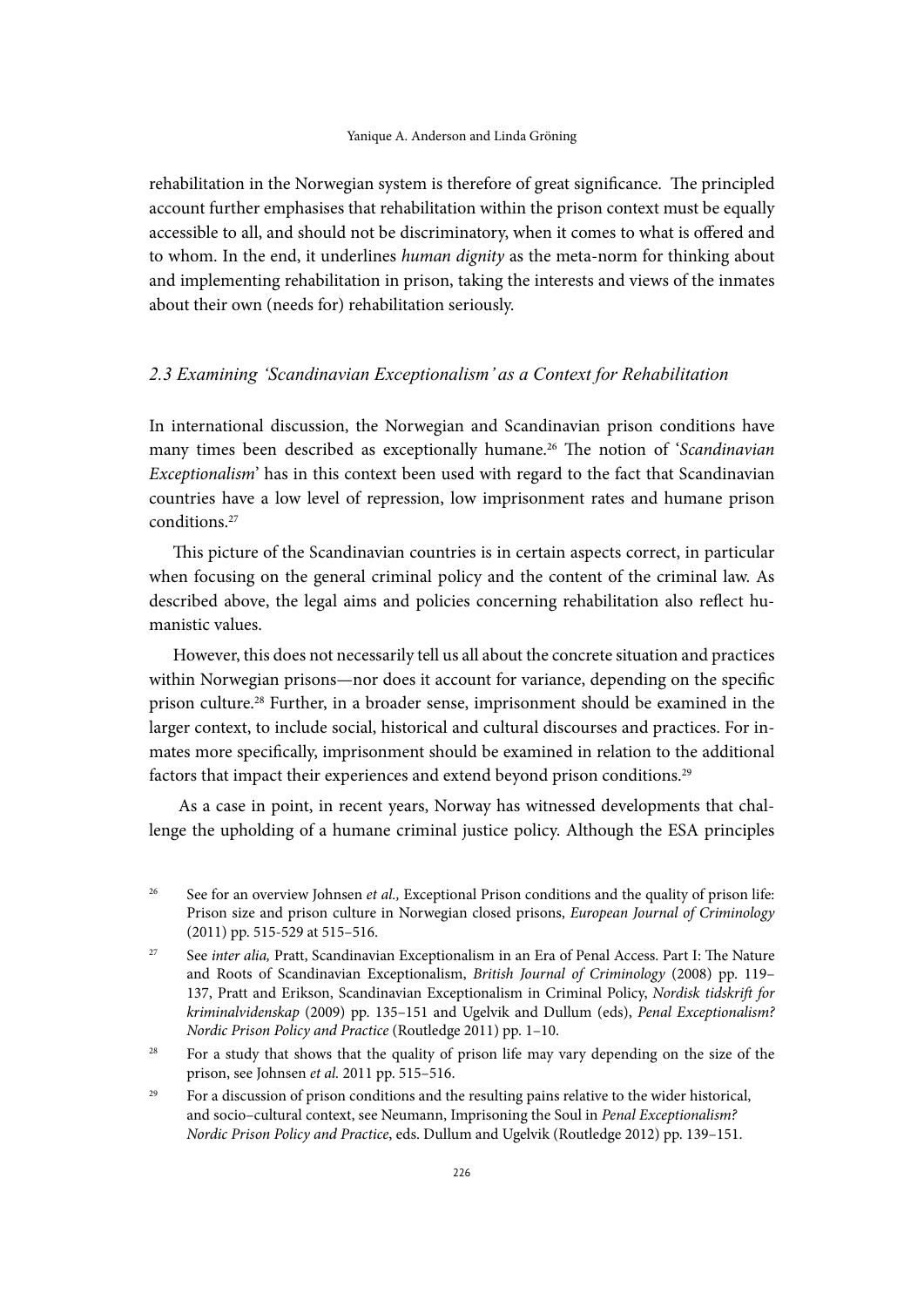discussed above still remain, the Norwegian penal system has become arguably more punitive, adopting a '*law and order*' rhetoric that has in some sense destabilised what has long been considered the norm.<sup>30</sup> The number of prison sentences has increased and, with them, capacity problems and a substantial workload for the prison officers. Most notable also, the economic situation has become worse. Altogether, these factors may promote, and explain, harsher criminal justice policies.

A specific and growing problem regards the foreign inmates who do not have a residence permit in Norway. 31 This problem is reflected in the fact that Norway has established a special prison unit for foreign prisoners, Kongsvinger Prison, that houses male inmates who are to be deported from Norway upon their release or who are to be transferred to serve their sentence in their home country.<sup>32</sup> In this regard, the capacity-related problems are also reflected in the fact that Norway rents prison spaces in Norgerhaven Prison in the Netherlands.<sup>33</sup>

In the case of Viken Prison, as we will return to, some inmates face a number of challenges related to mental health and drug abuse. These in turn pose particular logistical challenges that require additional resources from the prison.

While we recognise that the increased incarceration rates in Norway are occurring at a lower pace than its Western European neighbours, we acknowledge (as in the case with Viken prison) that deprivations do exist, however '*unusual*' or obscure they may seem.34 Therefore, with regard to the specific aim of rehabilitation, one must be careful of drawing too heavily on the concept of '*Scandinavian Exceptionalism*.' The legal ideals of rehabilitation are quite clear and are expressions of an adequate humanistic outlook, however they tell us little about what rehabilitation amounts to in practice and how it is viewed among inmates and officers.<sup>35</sup> As was clear by the study that will now be presented, the prison officers have to a large extent adopted the legal ideals of rehabilitation, but

- <sup>30</sup> For a discussion on the rise of punitive policies in Norway, see Shammas, The Rise of a More Punitive State: On the Attenuation of Norwegian Penal Exceptionalism in an Era of Welfare State Transformation, *Journal of Critical Criminology* (2016) pp. 57–74.
- <sup>31</sup> For a discussion of the non-discrimination principle in the prison context, see Gröning, Education for foreign inmates in Norwegian prisons: A legal and humanitarian perspective, *Bergen Journal of Criminal Law and Criminal Justice* 2 (2) (2014) pp. 164–188.
- <sup>32</sup> For further information on this prison, see *Visit Report* from the Parliamentary ombudsman in Norway, pp. 25–27 August 2015, available at [https://www.sivilombudsmannen.no/getfile.](https://www.sivilombudsmannen.no/getfile.php/Rapporter/150825%20Visit%20report%20Kongsvinger%20prison%20EN%20final.pdf) [php/Rapporter/150825%20Visit%20report%20Kongsvinger%20prison%20EN%20final.pdf](https://www.sivilombudsmannen.no/getfile.php/Rapporter/150825%20Visit%20report%20Kongsvinger%20prison%20EN%20final.pdf). (Accessed December 1, 2016)
- <sup>33</sup> See further information on this prison at [http://www.kriminalomsorgen.no/norgerhaven](http://www.kriminalomsorgen.no/norgerhaven-fengsel-nederland.5777803-237612.html)[fengsel-nederland.5777803-237612.html](http://www.kriminalomsorgen.no/norgerhaven-fengsel-nederland.5777803-237612.html). (Accessed December 1, 2016).
- <sup>34</sup> See Shammas, The Rise of a More Punitive State: On the Attenuation of Norwegian Penal Exceptionalism in an Era of Welfare State Transformation, *Journal of Critical Criminology* (2016) pp. 57–74.
- <sup>35</sup> For a critique on the '*exceptionalism*' theory, see Ugelvik and Dullum 2012 pp. 1–10.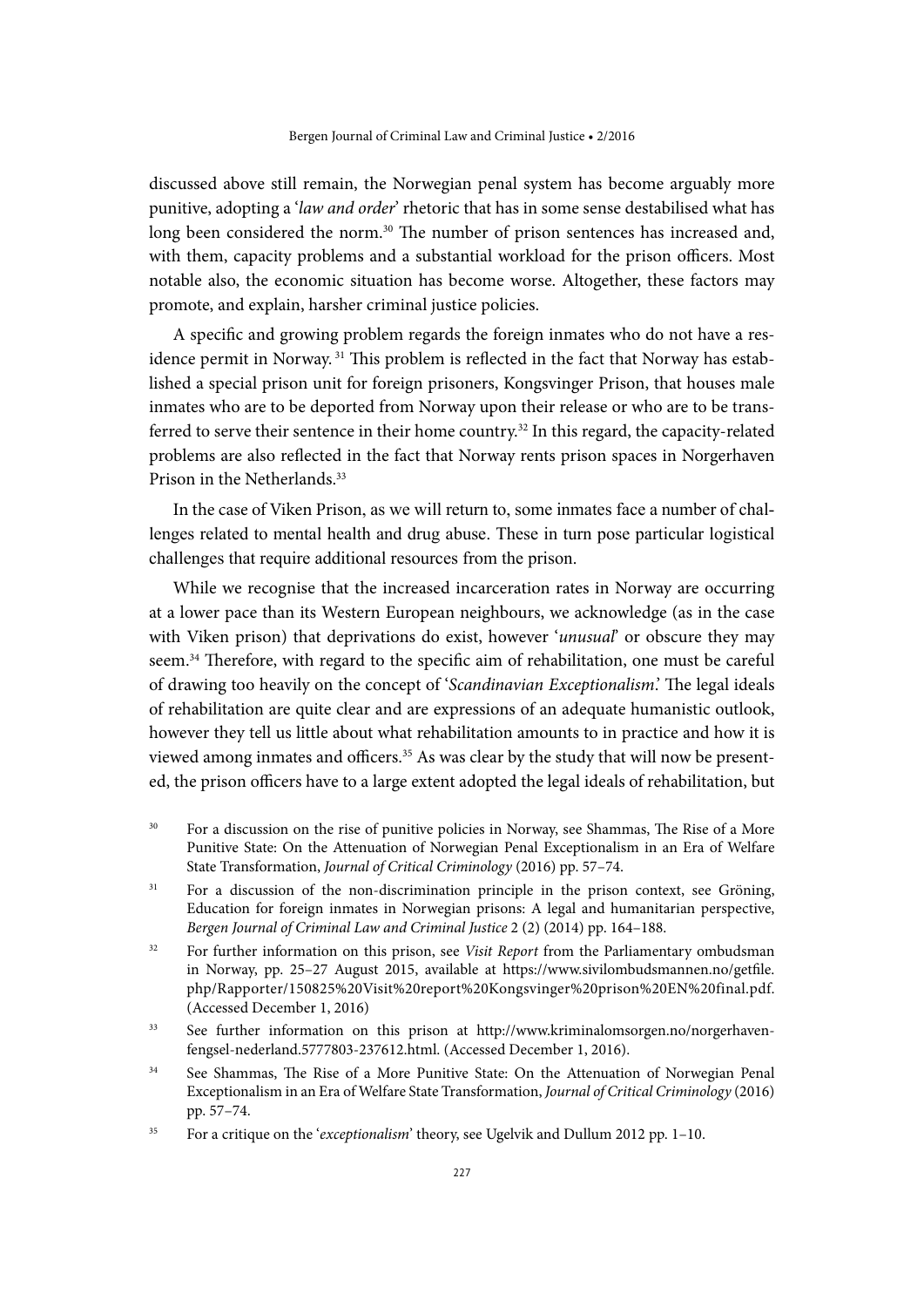at the same time struggle with the implementation. Further, interestingly enough, the views of the inmates in many aspects seem to oppose the views of the officers on what rehabilitation is about and for whom it works.

# **3. The Study**

#### *3.1 The Prison Setting*

The Norwegian penitentiary system is comprised of prison institutions of varying security levels. Inmates serve their sentences in prisons with a high security level (closed prisons) or a lower security level (open prisons).<sup>36</sup> In high security prisons there is typically a strict regime; the inmates spend many hours in their cells and are constantly under strict supervision. In prisons with lower security, the inmates spend more time in the community with others and have more freedom.<sup>37</sup> The prisons' security systems have, as we shall see, a large practical impact on the possibilities of rehabilitation in prison.

The research site, Viken Prison, is a co-ed prison comprised of several sections—a closed high security prison and an open low security prison. The prison has multiple wings, from Wing-One that has the strictest regime, to Wing-Six that is less restrictive. In accordance with the principle of progression, inmates at Viken Prison would serve their sentence in steps or stages—by moving from more restrictive wings to less restrictive wings over time—based on their progress, until their eventual release. The inmates would start in Wing One, and then move from there into other wings that provide more programmes, activities and freedom.38

More concretely, Viken Prison provides resources and services such as education and work programmes, as well as specialised programmes targeting sexual offenders, drug abusers and violent offenders. The prison also works closely with external clinics to facilitate the medical and psychological needs of inmates. The concept of '*dynamic security*' is also a key element. It emphasises the importance of establishing and maintaining a good relationship with inmates (for security and rehabilitative reasons) and officers treating inmates with empathy and respect.<sup>39</sup> There is also a chapel that offers services and pro-

<sup>38</sup> See also ESA section 11.

<sup>36</sup> See ESA section 10.

<sup>&</sup>lt;sup>37</sup> In Norway there are also possibilities to serve prison sentences for less serious crimes at home with electronic foot-chain. See ESA section 16.

<sup>&</sup>lt;sup>39</sup> On the meaning of dynamic security, see Mjåland and Lundeberg, Penal Hybridization: Staff-Prisoner Relationships In A Norwegian Drug Rehabilitation Unit in *Juridification and Social Citizenship in the Welfare State* (Edward Elgar Publishing Limited 2014) pp. 183–202.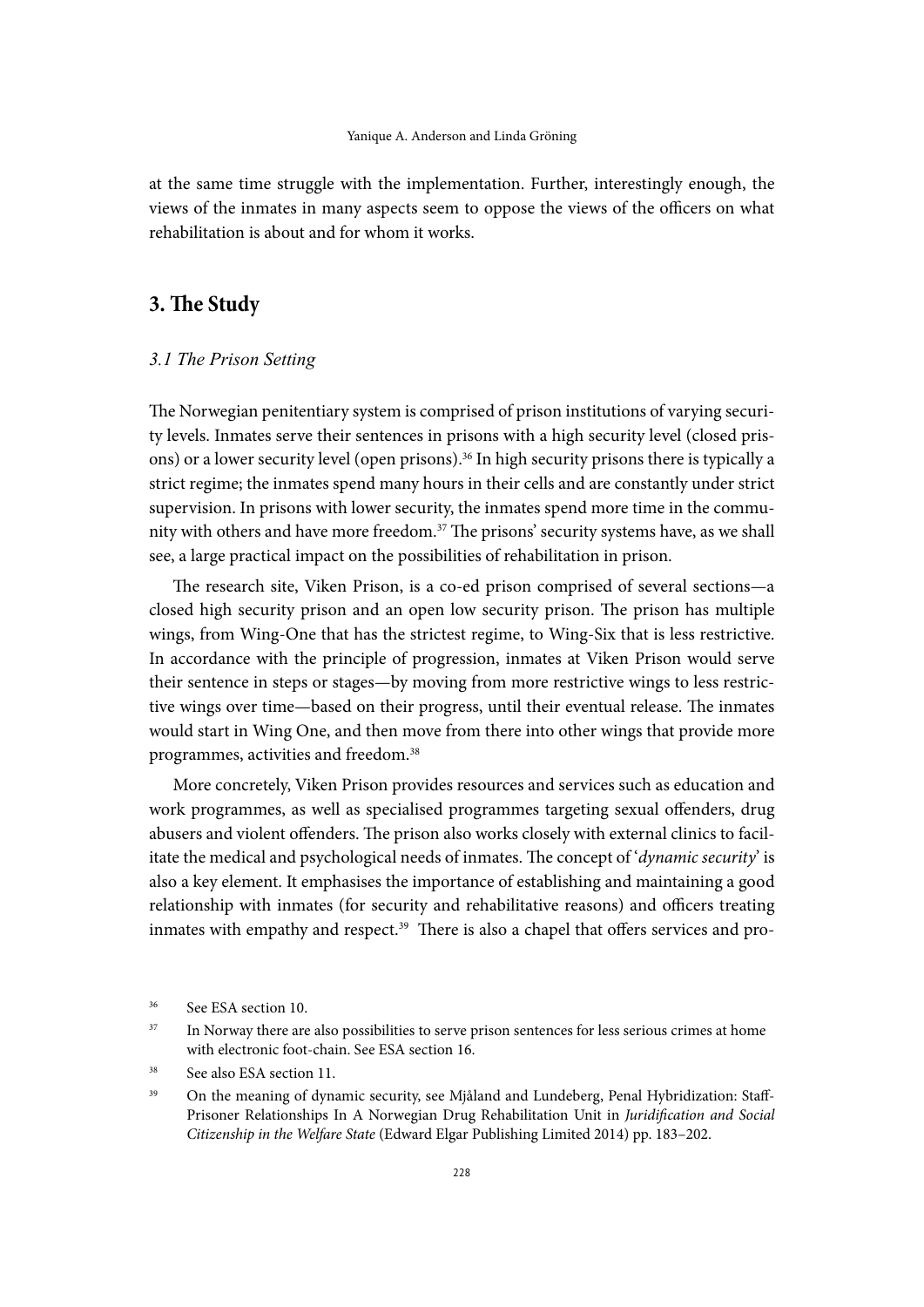grammes such as occasional outings. Lastly, there are volunteer-based programmes and services available from outside organisations such as the Red Cross.

The officers' roles are generally the same throughout the prison, in that they are expected to maintain contact with the inmates and treat them with respect and care. Many prison officers are also assigned a special role in facilitating the rehabilitation of offenders, particularly through the establishment of the '*contact service*' arrangement. Through this arrangement, every inmate should have a personal contact officer who is supposed to motivate and assist him or her in the process of rehabilitation. In addition, a contact officer is typically responsible for counselling a total of four to ten designated inmates; and the officer has an important role in helping inmates in their communication and cooperation with outside welfare agencies, as well as helping the inmate with other problems and requests during their imprisonment. 40 For these reasons, prison officers are influential and are in many respects, the most important gatekeepers for a wide range of rehabilitation services.<sup>41</sup>

## *3.2 Method of Study: Data Collection and Analysis*

The study was exploratory in design and employed a qualitative methodology. The primary source of data collection was through the use of semi-structured interviews with inmates and officers at Viken Prison. For this project, a total of 20 inmates as well as 11 officers were interviewed between February and March 2016.

Inmates and officers were selected using convenience sampling. Inmate sampling was limited to three wings in Viken prison. Officers, on the other hand, were selected from all wings except one, where there were no volunteers. The initial goal was to interview inmates and officers from all areas of Viken Prison, however time and capacity challenges limited the scope of the project.

Information flyers in Norwegian and English were created to facilitate the recruiting process. These flyers were sent to the first officers of each wing in advance. From there, the first officer would inform the officers of the project and, if interested, the officers could volunteer to participate. For the inmates, the officers would give some information about the project, and those interested could contact an officer or the senior officer of their wing, who would then put their names on a voluntary interview list. After the list of names was compiled, the senior officer would determine a date and time in which interviews could be conducted without disrupting the daily schedules of the inmates, and

<sup>40</sup> Johnsen *et al*. 2011 p. 517.

<sup>41</sup> Mjåland and Lundeberg 2014 pp. 184–185.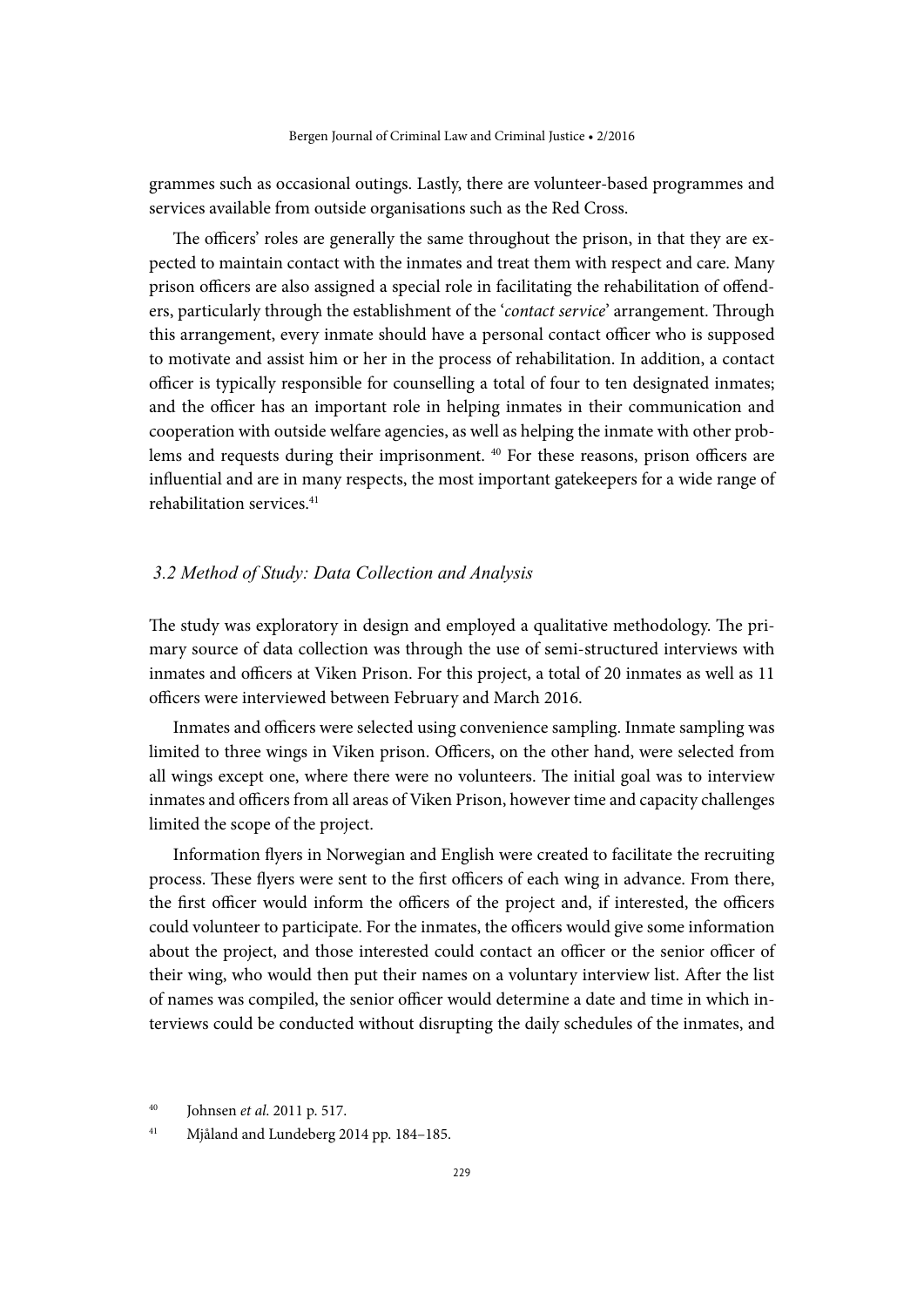a time that would work best for the officers. If there were any unforeseen circumstances, the interviews would be rescheduled.

Though co-ed, the prison is predominantly male and in the end, all the inmate participants were male, whereas the officers were a combination of males and females. Fifteen of the inmate participants were native Norwegian, and five were from a foreign country. All of the interviews with officers were conducted in English. For inmate participants, however, the service of an interpreter was provided to those who did not feel comfortable speaking English.

Before the start of each interview, participants were given information sheets. The sheets were available in either English or Norwegian and were distributed based on language preference. Each sheet highlighted a few key points: voluntary participation, the absence of penalty if the participant decided to withdraw from the study, an assurance of data confidentiality if quotes were used in the published article, and the right to decline to answer any questions that they preferred not to answer. These points were reiterated verbally, to ensure clarity. Participants were given the opportunity to ask further questions before they were presented with a consent form. If the participants were comfortable with these stipulations, they would then receive a consent form to sign.

The interviews were semi-structured with open-ended questions related to issues of care and confinement, with particular focus on rehabilitation and the impact of rehabilitation programmes and services on inmates in Viken Prison. Officers were not asked to disclose confidential information about inmates. There was no sensitive information obtained from any source other than the inmates themselves. To protect the identities of the participants, the interviews were not recorded. Instead, detailed field notes and jottings were taken.

The jottings and field notes from each interview were translated and completed after the interviews and each note was saved as a separate Microsoft Word document. Analysis of the data began with close readings of each transcription to develop a preliminary coding scheme. Subsequent readings of the transcriptions resulted in the development of final codes throughout which the data was further simplified. From there, emerging themes were noted from the analysis of each transcription. Similarities and differences emerging from a comparison between cases were also noted.<sup>42</sup>

Some limitations following from the study should be noted. First, there may be an element of self-selection bias following from the fact that the study was volunteer-based. Also, due to the sampling method and small sample size there were limitations on the generalizability of the results. In spite of these limitations, we note that the views and findings discussed are reflective of the participants and are not to be considered representative of the general population at Viken prison. Instead, the findings should be

<sup>42</sup> Saldaña, *The Coding Manual for Qualitative Researchers* (SAGE Publications, 2009). PDF.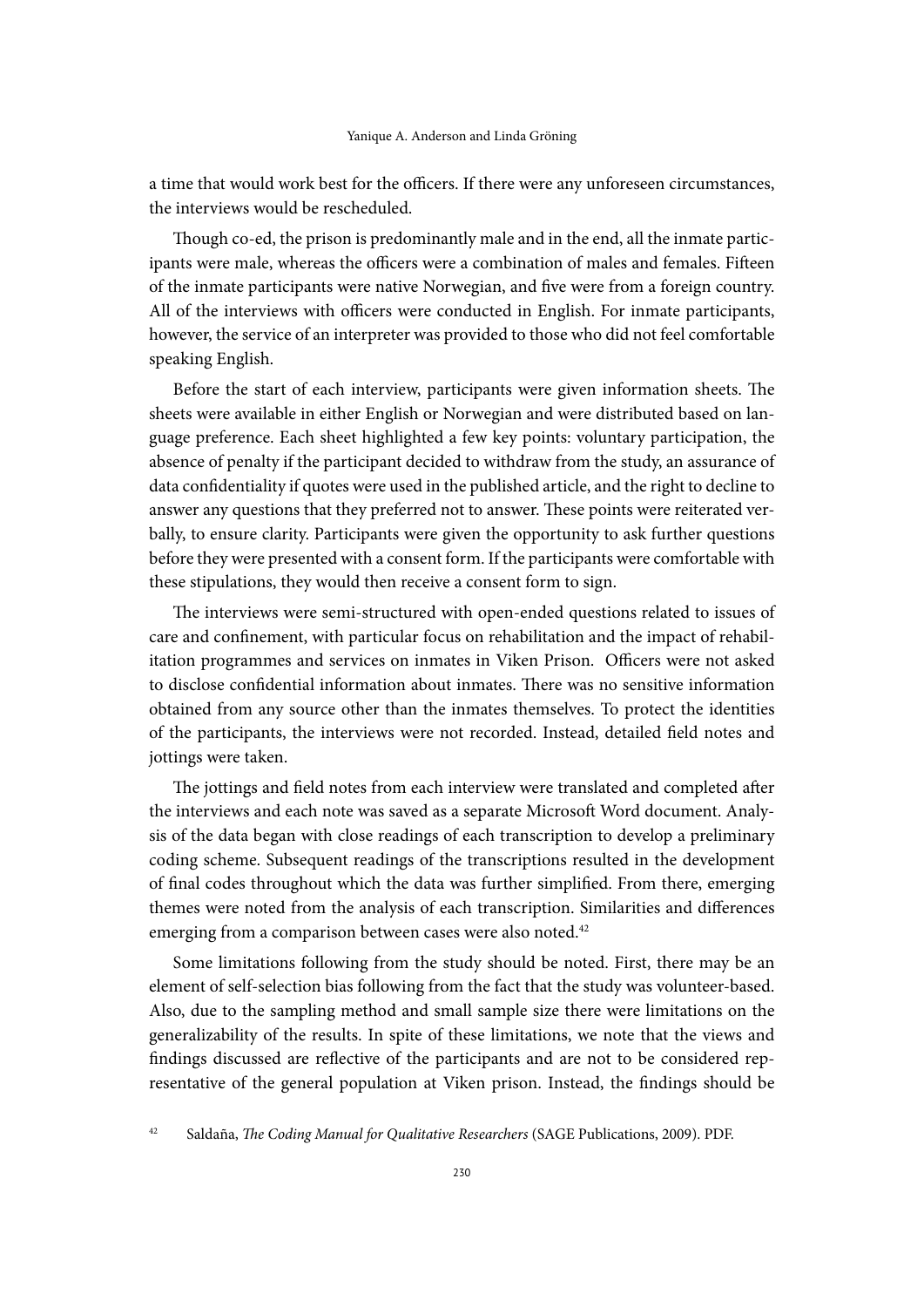#### Bergen Journal of Criminal Law and Criminal Justice • 2/2016

understood as revealing the different individual perspectives from inmates and officers.

# *3.3 Approval*

This study was approved by the Norwegian Correctional Services (ref. 201510218-7) and the Norwegian Social Sciences Data Services (ref. 44449 / 3 / HIT).

# **4. The Main Results of the Study**

## *4.1 Overview*

The study revealed varying points about rehabilitation and related issues in Viken Prison. Out of those points, the more significant findings will be presented in the sections that follow. Starting with what is perhaps most central to this article, section 4.2 discusses how inmates and guards conceptualise rehabilitation. Sections 4.3–4.5 focus on the issues that inmates and officers identified as problematic because of their ability to either impact or hinder rehabilitation efforts. Those issues include: inmate isolation and mental health, inmate drug use, limited capacity and limited resources. Finally, section 4.6 presents the specific issue of unequal treatment as it pertains to bias and privilege between inmates, as well as programme opportunities and assistance for women and foreign immigrant inmates. The subject of unequal treatment was not an intended part of the study. However, the interviews revealed themes that seemed important to integrate into our discussion. All names of inmates and officers quoted in the findings below are pseudonyms. Also, to maintain participant confidentiality, the exact interview dates have not been cited.

#### *4.2 Rehabilitation Conceptualised*

In each interview, inmates were asked, 'How would you define rehabilitation?'. The answers to the question varied. Some inmates described rehabilitation as a way for them to live a crime-free life, whereas others felt that rehabilitation meant nothing to them, because they were not in need of it. Out of the 20 inmates, half of them described rehabilitation as a way by which one acquires the skills for adjusting and living a crime-free life within the community outside the prison. The remaining inmates described rehabilitation as being for a select group of inmates with select issues. When asked, 'Do you consider yourself in need of rehabilitation?' seven inmates said '*yes*' and 13 inmates said '*no*'.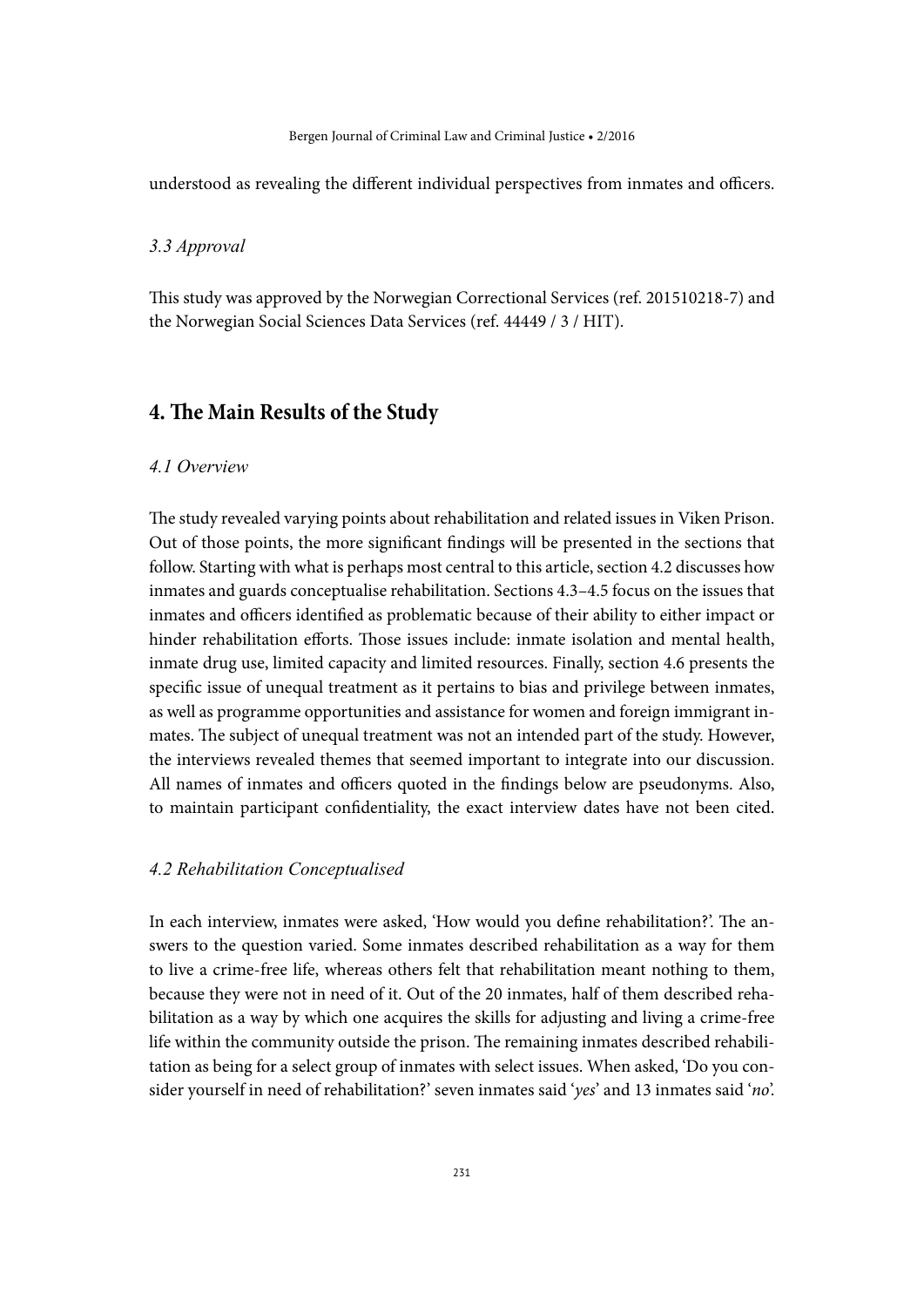The seven inmates who answered '*yes*' believed that the rehabilitative process started in the prison and would continue on after their release. However, some expressed concerns as to what this process would look like in practice for them. For example, although they were willing to embrace the idea of rehabilitation, they did not feel any motivation to participate in things (such as activities) they felt they had little say in. One inmate articulated his feelings, saying, '*It's been boring… I am struggling with finding something meaningful. I am open for rehabilitation, but it has to be individualized and it cannot happen over your head (i.e. without inmate participation)*'.43

The inmates with opposing views offered a wide range of explanations to supplement their reasoning. Some described Viken prison as '*storage*' for humans and nothing more. Others insisted that their cases were different because they knew that what they did was wrong and they had accepted their punishment. This sense of penance was seen as central to their rehabilitation. Other inmates considered access to family assistance, housing and a job outside of prison as their rehabilitation<sup>44</sup> and some inmates stated that rehabilitation was not a factor in their lives because they were wrongly imprisoned. During the interviews, some inmates stated that only people convicted of sexual abuse, violent or drug related crimes would be considered in need of rehabilitation. Some would also refer to inmates convicted of these specific crimes as '*those people'*. Of particular note, some inmates made a point to (sometimes repeatedly) state why they did not see themselves in need of rehabilitation. As case in point, some inmates would use phrases such as, '*I don't have any problem[s]. I think I am a normal person'* or '*There is nothing to fix if nothing is broken. Why fix what's not broken?*'

One inmate who was convicted of a drug-related crime was particularly upset by the word '*rehabilitation*' as he felt that it would strip him and others of their identity and autonomy by employing methods similar to those used in drug rehabilitation centres. Explaining his point, he said:

*It's like basic psychological training—the same as they do in any rehab or other facilities…They want to tear you down then "build" you back up again as they see it. I would say that I am totally fine, but they would say that I am a drug addict and a violent man.*<sup>45</sup>

Other inmates associated rehabilitation with a specific prison programme, thus concluding that the absence of a specialised programme targeting their individual issues

<sup>43</sup> Simonsen, Rolf. Personal Interview. Viken Prison, March 2016.

<sup>&</sup>lt;sup>44</sup> Many inmates who already have these resources felt that they were not in need of any programmes and services while inside prison because they already had all they needed for a productive life outside of prison.

<sup>45</sup> Steensen, Finn. Personal Interview. Viken Prison, February 2016.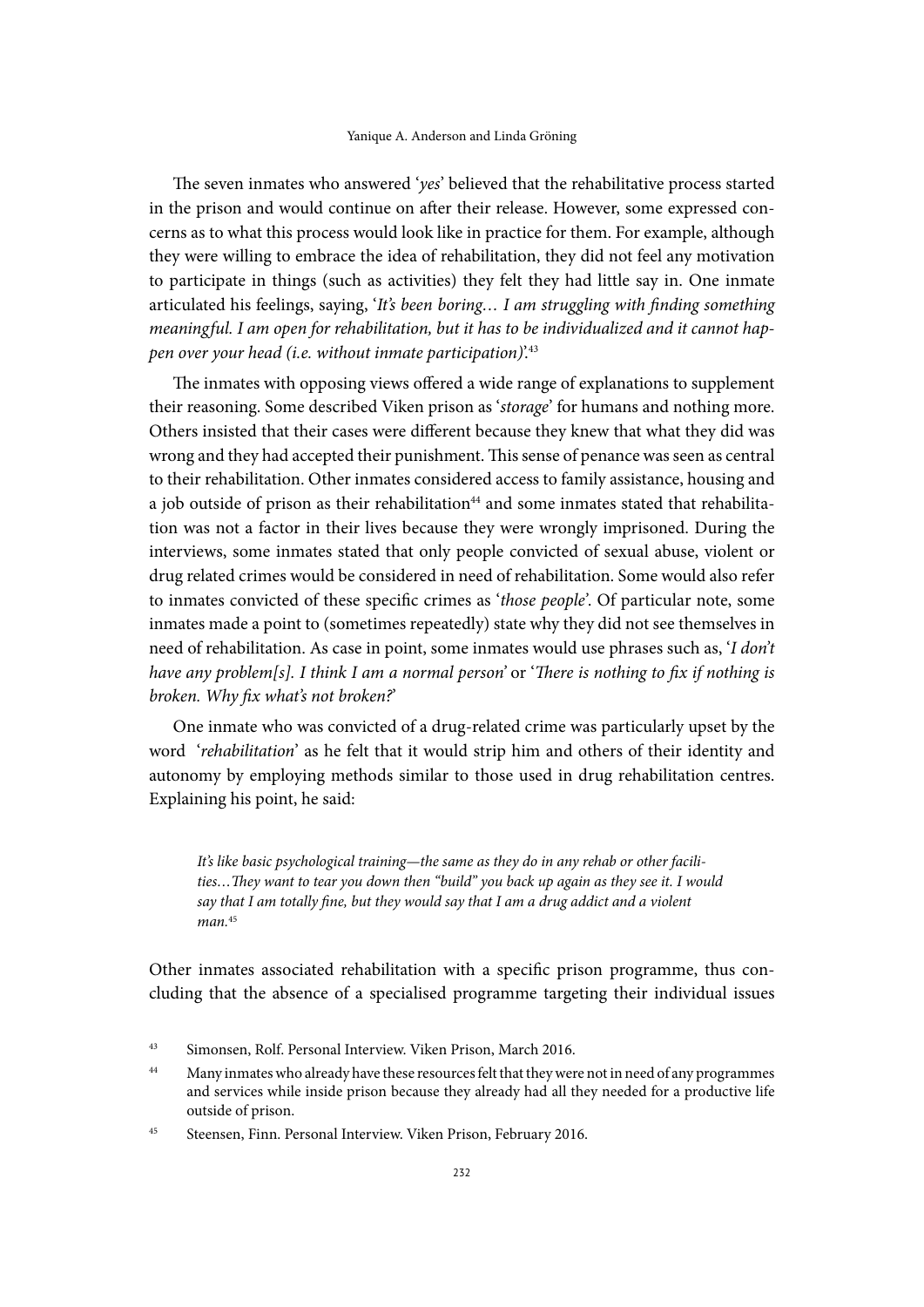eliminated the overall need for rehabilitation. For example, Samir Thompson noted that he is only aware of three distinctive '*rehabilitative*' programmes at Viken prison: a drug program, a violence programme and a sexual assault programme. Samir explained that he does not see himself in need of rehabilitation because of the absence of a programme designed for offenders convicted of his particular crime.46 He stated

 *…[For example], a violence programme won't help me; they don't have any programmes for people who have my sentence. They don't exist. If they had existed, I am not sure what they would be about.*<sup>47</sup>

Overall, the inmates offered a broad range of analyses on rehabilitation as they see it for themselves and for others. Generally, in spite of their diverse conceptualisation of the word 'rehabilitation', many inmates used the words '*care*' and '*help*' repeatedly when describing their individual needs.

Like the inmates, the officers were also asked to state their definition of rehabilitation. The answers largely mentioned inmates living a '*better life'* or a life without crime upon their release from prison. Some responses were more detailed and emphasised the importance of programmes and services in aiding the rehabilitative process. They also noted the importance of personal responsibility and motivation on the part of the inmates. When describing their roles in facilitating the rehabilitative process, the officers stressed the importance of personal interaction with the inmates. The officers also discussed their roles as officers and/or contact officers and, regardless of their position, stressed the importance of building and maintaining a positive relationship with the inmates. Though many remained largely positive, they did acknowledge several areas in which their efforts were less successful.

Discussing the relation between rehabilitation and the principle of progression, one officer explained the ways in which inmates' decisions to participate in (or opt out of) specialised programmes impacted their progression within the prison. When asked, 'Are any of the programmes obligatory?' the officer responded, '*No, you have to volunteer for every one of them*'. However, this is not quite so, as the interviewer pointed out: 'In order to live in this wing, you have to be involved in something, right? So then, if the programmes are not obligatory, how does that work?' The officer responded, '*Yes. [For example] if you are a sex offender and you don't want to have the treatment you have to be on [another wing] but if you want to be on [this specific wing] you* have to *(emphasis added) do the therapy*'.<sup>48</sup> This answer calls for reflection on whether there is actually a pressure

<sup>46</sup> The nature of Samir's crime has been withheld for ethical considerations.

<sup>47</sup> Thompson, Samir. Personal Interview. Viken Prison, March 2016.

<sup>48</sup> Salomon, Sam. Personal Interview. Viken Prison, February 2016.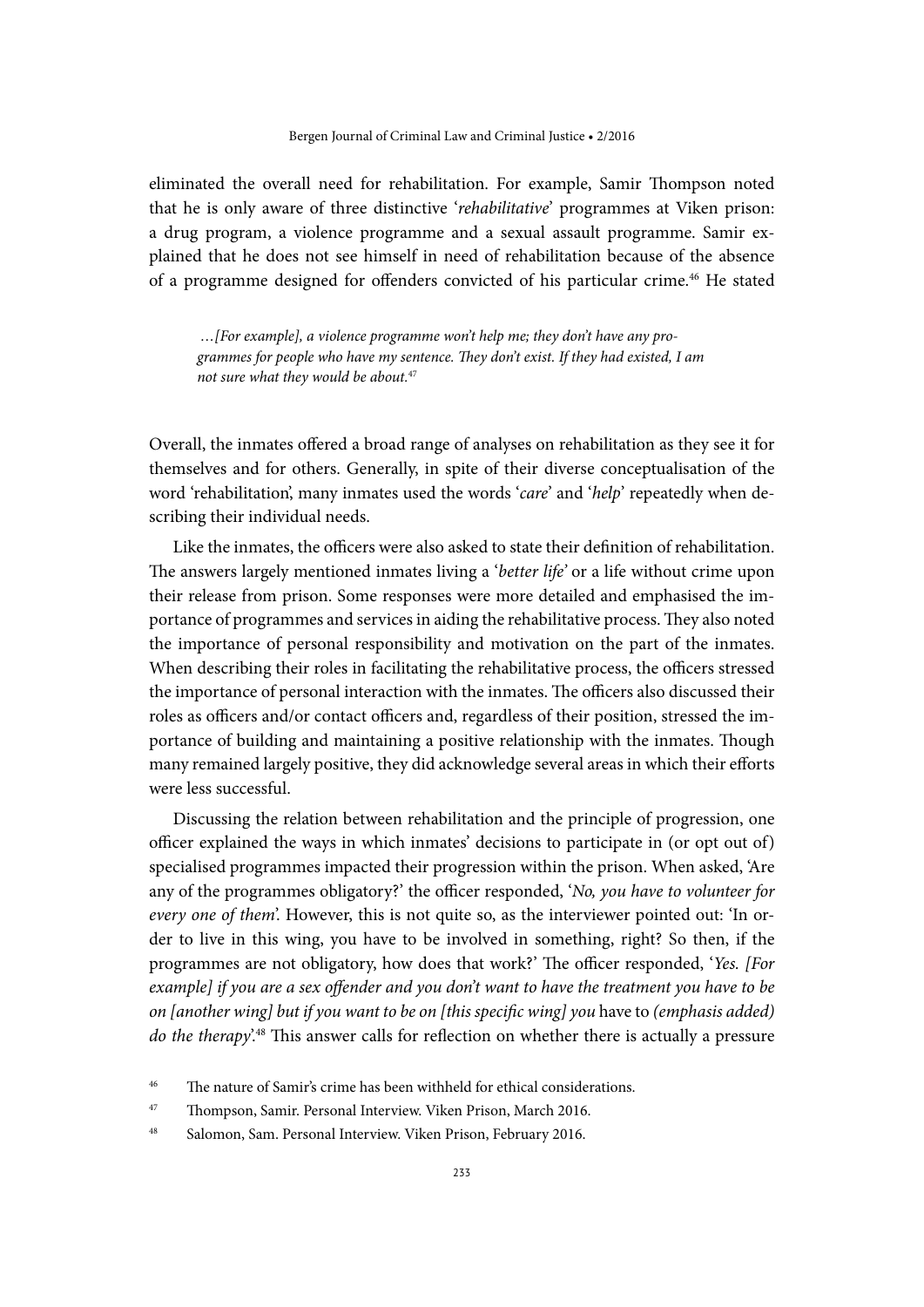to participate, which is in opposition to the principles of voluntary participation in treatment programmes.<sup>49</sup>

Overall, officers stood firmly behind the concept of implementing humanistic principles expressed in law when dealing with offenders. For the officers, rehabilitation is a continual process for inmates that involves more than just programmes. They acknowledged that there are cases when people are incarcerated multiple times and only begin to seek after change after multiple arrests; and then there are cases when people are sent back to prison after making an effort and falling somewhere along the way. Still, they maintained that they do not give up on inmates, no matter the circumstances that led them back to prison, and that they would rather see an inmate return because he tried and, at some point, slipped back into bad habits, than to see an inmate who does not care about his or her own journey.

# *4.3 Inmate Isolation and Mental Health*

When reflecting on rehabilitation, some of the inmates and officers pointed to the issues surrounding inmate isolation and mental health problems. Many of the concerns were directed at the conditions for inmates in Wing One. This is the unit where inmates generally start serving their prison sentence.

Giving context to the issue, one officer explained that Wing One has two units: One*–*A and One*–*B. On unit One*–*A, inmates are often held in isolation (sometimes because of a court order, sometimes not), and are only out of their cells for about two hours. Unit One*–*A allows for a bit more freedom, but is still considered restrictive when compared to the other wings of the prison.<sup>50</sup> With such stringent restriction, Wing One is Viken Prison's strictest and most isolated unit. Some officers admitted that, because of this, inmates there do not have access to as many programmes, activities or opportunities as inmates in other wings, and thus officers do not regard Wing One as a rehabilitation wing.

When asked to describe the activities available to inmates on Wing One, one officer said, '*We don't have so much'*, explaining that there is a yard for fresh air, a garden, and the possibility to go to training one or two times per week. She added, '*We try to use it (the gym) but sometimes we don't have capacity to go there. The focus is on talking to them, trying to gauge their mood because it's not good to be locked up that long*<sup>51</sup>

Commenting on mental health more specifically, another officer, Sam, explained that the risk for violence between officers and inmates is higher now than it was 10 years ago. Additionally, he said that the risk mostly stems from inmates that are mentally disturbed

<sup>&</sup>lt;sup>49</sup> See above in section 2 on the legal principles in this regard. See also section 5 for a discussion on these matters.

<sup>50</sup> Andal, Kari. Personal Interview. Viken Prison, February 2016.

<sup>51</sup> Vinter, Laila. Personal Interview. Viken Prison, February 2016.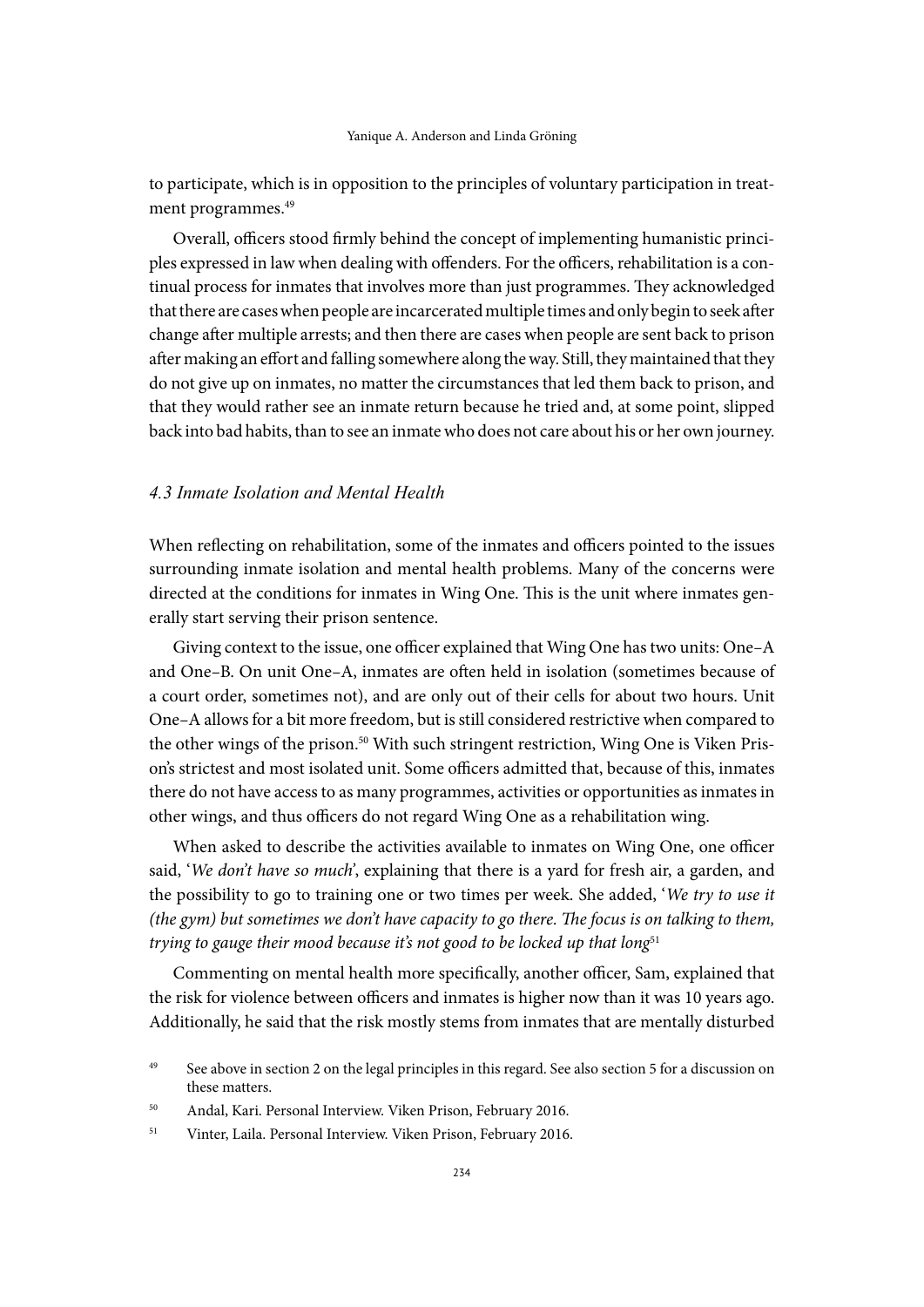or are experiencing issues such as self-harm or stress from isolation. Officer Sam also said that the nature of the situation requires officers to place inmates with these problems as a top priority because officers have to '*take out the fire first before dealing with the other issues'*. As long as the '*fire is ablaze'*, the other inmates on the wing (especially Wing One) will not get as much attention from the officers. As the number of inmates with mental health issues rise, additional concerns about how to confront the issue have also emerged. These inmates require both additional time and attention from the officers, and some also prefer to be in more secluded atmospheres, like that of Wing One. Therefore, while officers devote additional time and attention to a specialised group of inmates, the other inmates are put at an even further disadvantage.

Speaking on the lack of activity in Wing One, one inmate said, '*I had nothing to do, I was frustrated… I felt like it was half hospital, half kindergarten*'.52 Another inmate described being so bored and lonely that he started talking to himself. This behaviour, he said was, '*normal for people in isolation'*. He added, '*That's the way it is'*. 53 When discussing isolation, some inmates stated that they wished to forget that part of their incarceration. Others would only speak about it briefly, just long enough to note their experience and displeasure at being held in isolation.

When asked about the structure of Wing One, one officer explained that Wing One was meant to be a temporary place for inmates. It was to be a place where inmates would be '*mapped*' or examined in order to determine the best course of action regarding the rest of that inmate's stay in the prison.<sup>54</sup> However, Wing One has not functioned in this capacity. Overall, rehabilitation opportunities are severely inhibited on Wing One for several reasons: compared to inmates from other Wings, inmates from Wing One have limited access to programmes and activities, and in general receive less stimulation than inmates in other wings. This prolonged isolation has impacted inmates' mood as expressed by feelings of boredom and frustration, which could perhaps also lead to further violent outbursts against officers, attempts at self-harm or to other acts of illicit activity for self-stimulation or to garner attention from officers. On the other hand, it can also cause inmates to be further withdrawn and distrusting of the officers who they may see as uncaring. Officers' jobs are also particularly difficult, as they must prioritise addressing and resolving issues such as violence and immediate mental health concerns over the needs of the other inmates, and must perform these duties while also ensuring the safety of the inmates as well as themselves. Finally, the fact that officers do not regard Wing One as a rehabilitation wing is also indicative the state of affairs at Wing One.

<sup>52</sup> Abrahamsen, Mauricio. Personal Interview. Viken Prison, February 2016.

<sup>53</sup> Arnesen, Cain. Personal Interview. Viken Prison, March 2016.

<sup>54</sup> Hansen, Bjarne. Personal Interview. Viken Prison, March 2016.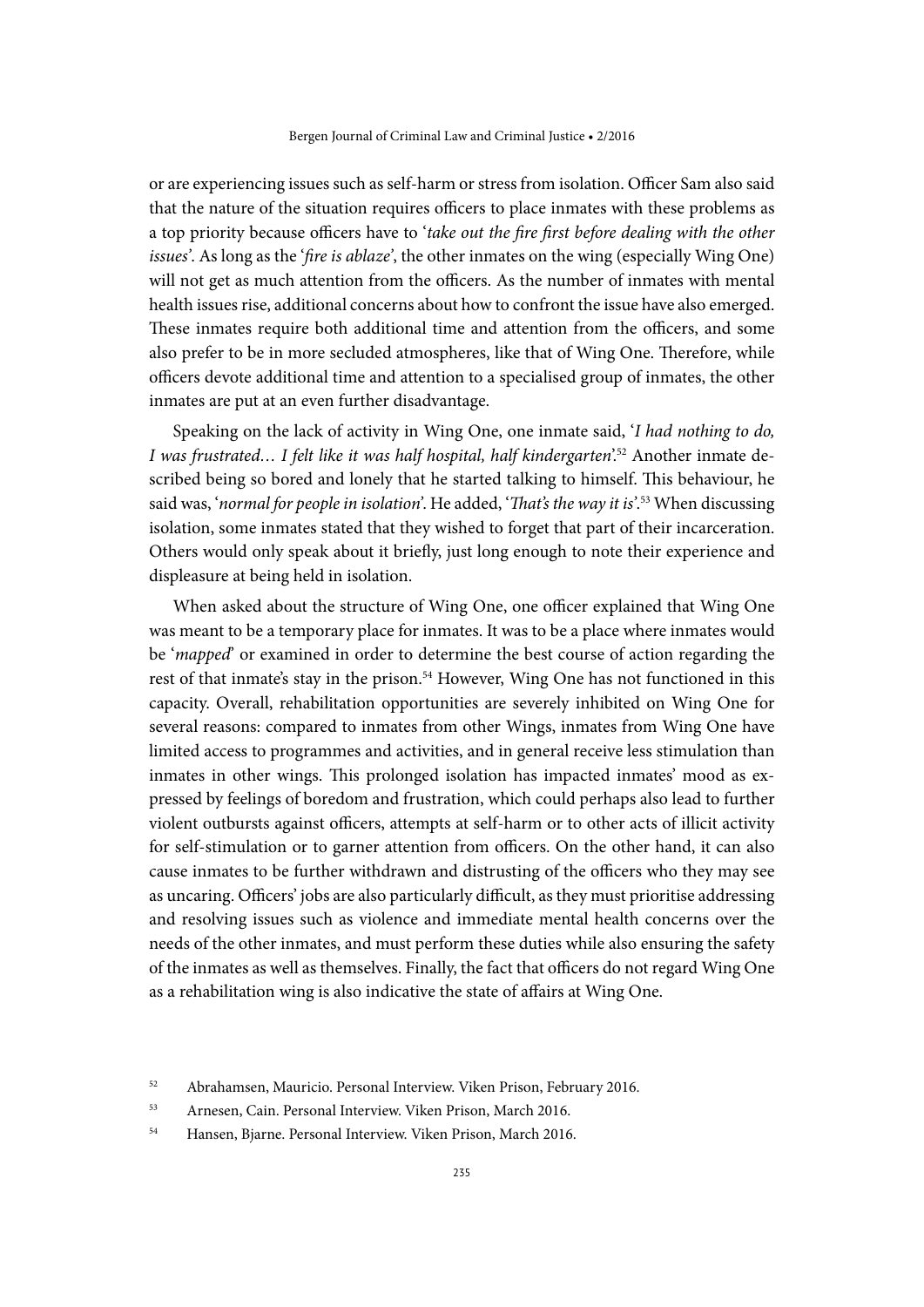Although these discussions were generally focused on Wing One, two inmates in particular chose to speak about mental health concerns beyond this Wing. Using their own stories, they explained the difficulties some inmates (like themselves) have coping with their imprisonment because of their mental health issues. While discussing the role of mental health services in their sentence (in the form of sessions with a psychologist), both inmates attributed their sessions with a psychologist as instrumental to their rehabilitation, in terms of learning how to cope with their illnesses as well as helping them to develop better communication and interpersonal skills. For these inmates, mental health care has become part of their structure, and so there is discontent whenever they feel they cannot access the mental health services they require. For example, one inmate described being disappointed and forsaken after his psychiatric sessions were ended prematurely. When asked why his sessions ended, he attributed it to the lack of prison resources. In other words, he pointed to resource problems that we will return to later.

## *4.4 Inmate Drug Use*

During interviews, inmates revealed the prevalence of drug abuse in Viken Prison expressing that inmates with drug issues still find ways to access drugs and that some inmates with no (known) prior drug history experiment with drugs and subsequently become addicted while in prison. For these reasons, some inmates identified drugs as having a negative presence and influence within the wings.

Inmates identified the main drugs of choice as the synthetic opioids, Methadone and Subutex, which are provided by the prison to inmates with opioid dependency or addiction as part of an effort to entirely discontinue opioid use. Inmates described these drugs as being another form of heroin, or even worse. They also stated that these drugs are being shared among inmates. Commenting on the issue, one inmate said, '*They (the officers) have to give less of this Subutex shit and give the Subutex in a way that they (the*  inmates) can't share it with others because this is the big problem in this prison<sup>'55</sup> Officers also confirmed the existence of a drug issue in Viken Prison, and explained the methods they implement in an effort to mitigate the problem.<sup>56</sup>

Some officers identified inmates with drug addiction issues as being particularly challenging or impossible to rehabilitate. When officers were asked, 'do you think most of the inmates on this wing have a good chance of being rehabilitated?' The answers would

<sup>55</sup> Carlson, Lars. Personal Interview. Viken Prison, March 2016.

<sup>56</sup> For a study on drug use, supply and exchange in a Norwegian prison, see Mjåland, A Culture of Sharing: Drug Exchange in a Norwegian Prison, *Punishment & Society* (2014) pp. 336*–*352. See also Mjåland, The Paradox of Control: An Ethnographic Analysis of Opiate Maintenance Treatment in a Norwegian Prison, *International Journal of Drug Policy* (2015) pp. 781–789.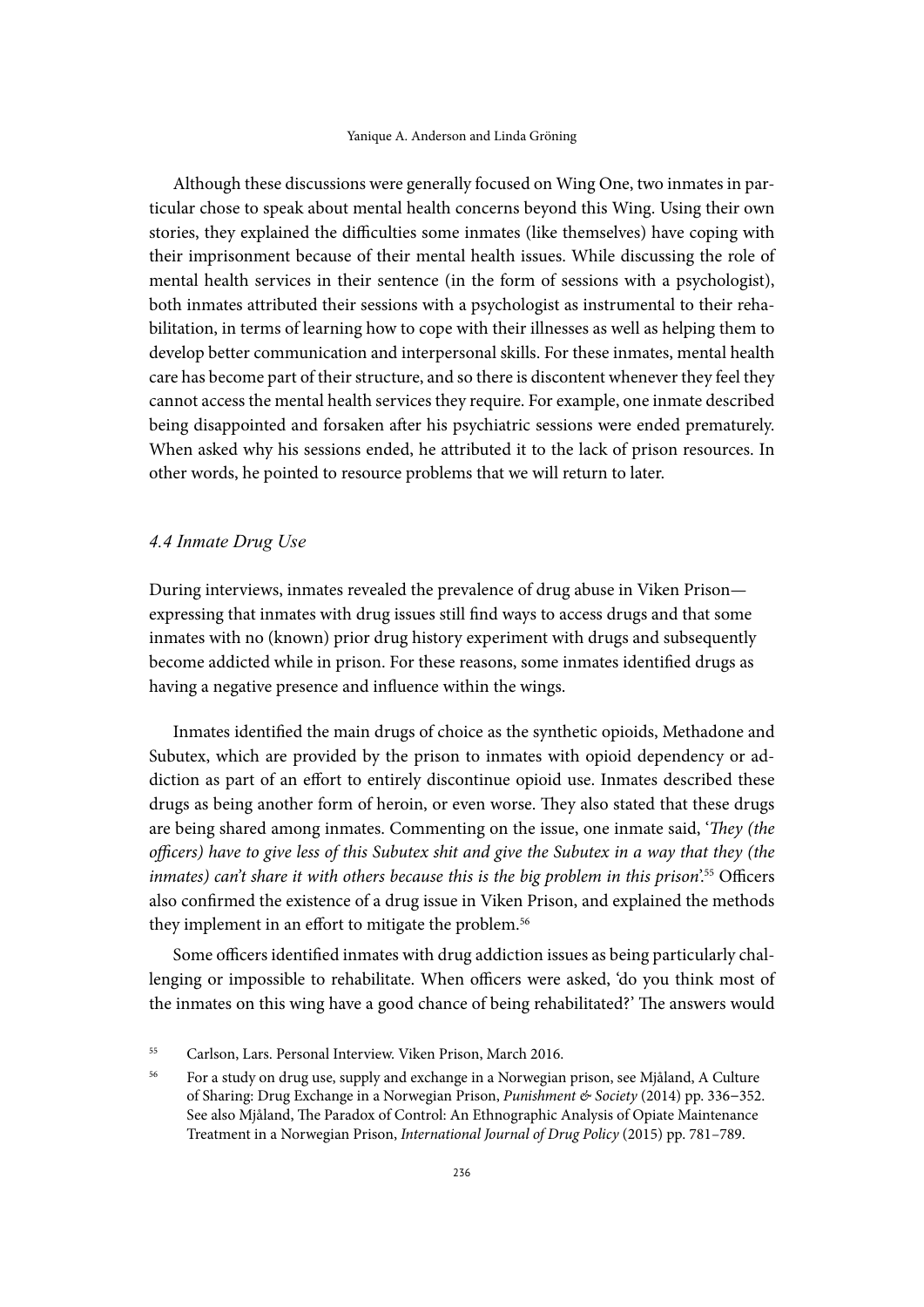differ based on the wing. Officers on Wing One would say, '*No*' because they maintained that the Wing is not meant to be a place for rehabilitation. Officers on other wings would say, '*Yes*' if the inmate is motivated to make a change. However, there was usually some hesitation when discussing drug offenders, as expressed by an officer:

Do you think many of the inmates on this wing have a good chance of being rehabilitated? *Those with drug related crimes will never be rehabilitated, they will always come back… many of them.* 

Why do you think that happens? *When they are addicted, it's kind of a disease for them. It's so difficult to treat, so for many of them there is no cure for it.*

When asked, *'*What's being done to help them?' The officer explained that there is only one programme available called NSAP (National Substance Abuse Programme) and it only serves about 12 inmates per year. The problem, she says, is that '*we have more than 12 drug abusers a year here, so it's not covering it*'.57

From this we see several problematic issues: Viken prison's substance abuse programme does not adequately serve the needs of inmates with drug addiction; the presence of drugs on Viken prison's wings may also incentivise active drug users to continue using drugs; and the distribution of drugs within the wings may also pose a threat recovering drug addicts as well as inmates with no known prior drug history, who may become addicted as a result of experimentation. We should also note that inmates caught using drugs at Viken Prison face further repercussions, such as being removed from their less secure wings and being sent back to Wing One, where they are then faced with issues of isolation as discussed in sub-section 4.3.

### *4.5 Limited Capacity and Resources*

During the interviews, both inmates and officers expressed concerns about the limited resources. The inmates' focus was mostly on resource scarcity and its role in their decreased motivation to participate in some of the activities or to ask for help. Officers discussed how limited capacity and limited resources have affected their ability to

<sup>57</sup> Wolff, Eva. Personal Interview. Viken Prison, February 2016.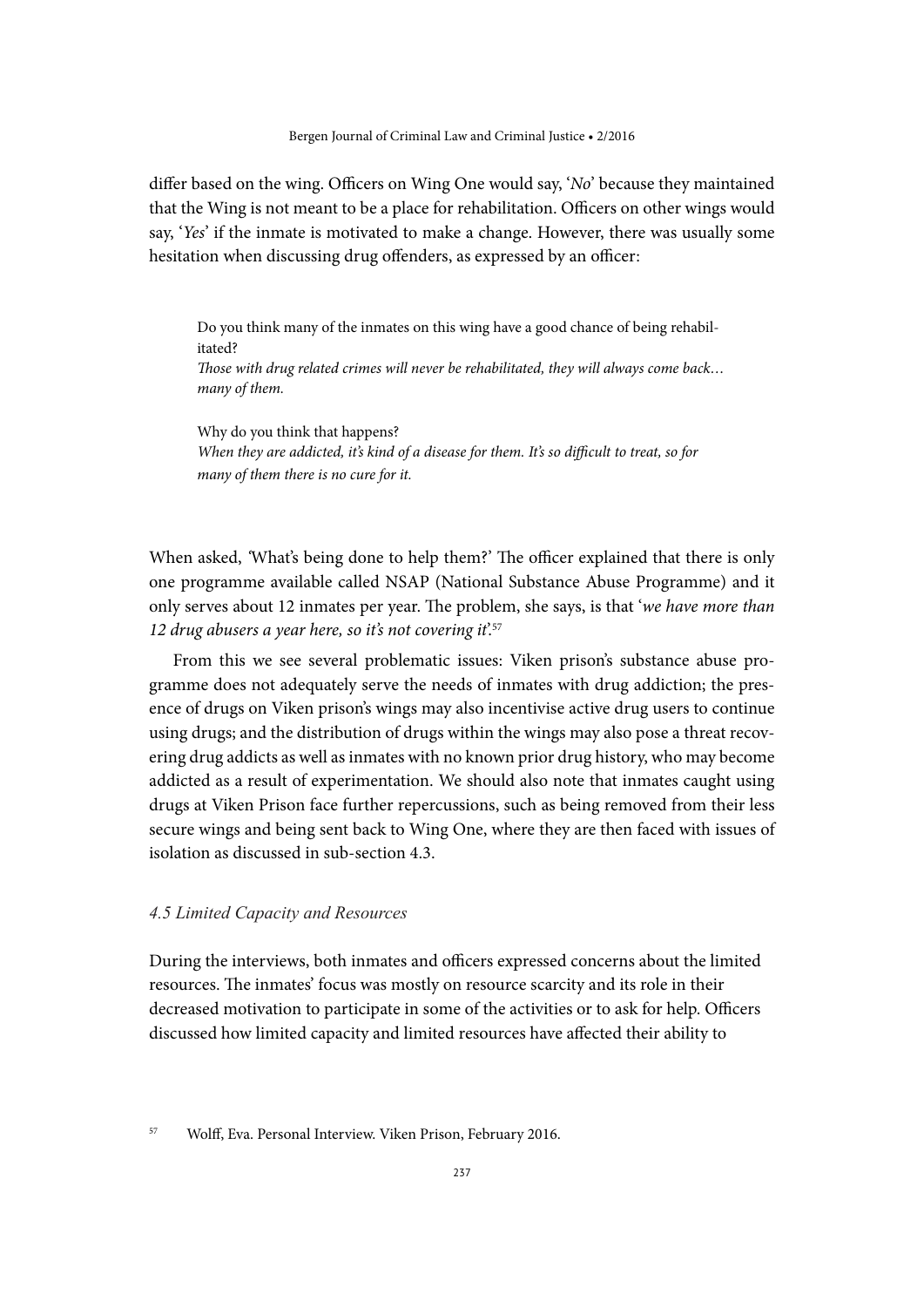#### Yanique A. Anderson and Linda Gröning

interact with inmates and also fulfil their administrative duties.

Addressing the resource scarcity issue, one inmate described what he perceived to be '*a huge lack of [resources] and personnel*<sup>258</sup> According to the inmate, resource scarcity has led to Viken Prison enlisting the services of, what he has called, '*untrained substitutes'* because '*they don't have the money to use [more] trained officers'*. He went on to say that Viken Prison needs '*some more staff to get things through [because] it's just too slow. It's not like how it's supposed to be…*' 59 Speaking on the value of prison programmes, he said,

*If you put money [into the prison], you don't get profit in money. This is not a bank, but the profits will come after some time when people are correctly rehabilitated, you will see it in society when they don't do crime [and] when they believe that they can live a life without crime, drugs and alcohol.*<sup>60</sup>

One inmate, Jarle, suggested that inmates do not feel motivated to ask for help when they need it because they do not want to be disappointed. Speaking generally, he said:

*It's a system with unfriendly guards… You need something in the living unit, [you ask for it and the guards say] "I'm busy; I don't have time; talk to the people in the evening. [When you ask later] they say, "I'm busy." You ask the next day and they say, "I'm busy".*<sup>61</sup>

Most officers often admitted that they are aware of the inmates' concerns. In terms of timeliness and interaction with inmates, a candid conversation with an officer revealed the following:

What is the biggest complaint from inmates? *I think they feel that we don't have enough time for them.*

How do you feel about them saying that? *The same. Sometimes the inmates want to talk or do stuff but I can't because I'm too busy (emphasis added). Earlier, an inmate invited me to have coffee with him and I had to say "no" because I don't have time.*<sup>62</sup>

- <sup>58</sup> Samir Thompson Interview.
- <sup>59</sup> *Ibid.*
- <sup>60</sup> *Ibid.*
- <sup>61</sup> Clark, Jarle. Personal Interview. Viken Prison, March 2016.
- <sup>62</sup> Martinez, Jenny. Personal Interview. Viken Prison, March 2016.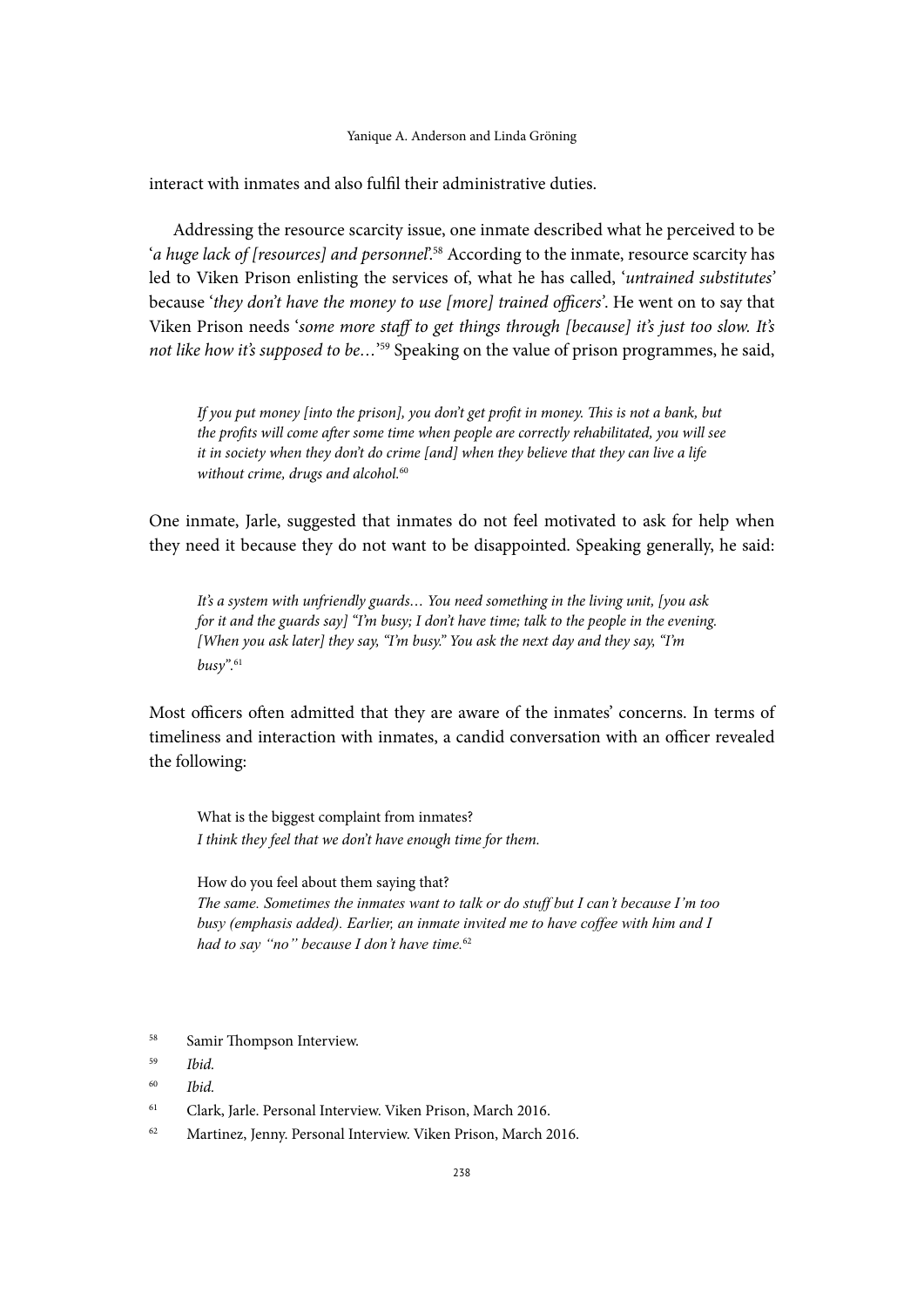Officers also attributed their struggle to balance dynamic security, built upon relations between inmates and officers, with their administrative duties to limited resources. The officers discussed feeling the pressure of a high work volume, and admitted to having a hard time prioritising their work in a way that satisfies their administrative duty requirement, as well as the expectations for interaction and relationship building with the inmates. Some officers also said their administrative duties separated them from the inmates more than they would like. During the interviews, the officers attributed this problem to the absence of sufficient staff to manage the workload. One officer expressed this clearly by saying, '*They want more [accomplished], but they cut the money and resources*…'63

According to one officer, some officers have adopted what he described as a work ethic that is just enough to '*make the boss happy*' and no more. For this reason, officer*–*inmate interactions have been limited. Using the issue of drugs and the demand on resources to combat it as an illustration, Officer Sam said, '*It's a cat and mouse chase for drugs; we lock them behind doors and [we do] not interact with them. That's what we are being told on* many of the units *(emphasis added)*'. He also said, '*I think the more pressure you put on*  Correction Officers, the more pressure they'll put on the inmates...<sup>'64</sup> For another officer, the effect on inmates has been poignant: '*I can't do everything, so that means inmates have to wait longer than necessary and when the inmates have to wait they can get aggressive and tired of sitting here. This is a very slow system so it's a lot of waiting for the inmates*'. 65

Speaking more candidly, another officer said, '*I think we need more employees. It's a [resource] question and everything. Some years ago we were much more than today and we are still being cut off*'.66 She then said, '*Inmates need to have this* human connection *(emphasis added), to be seen and listened to*'.67 This connection, she explained, is an opportunity for officers to lead by example so that inmates can see how to behave, and to learn more about social etiquette.

When discussing the impact limited capacity has had on inmates, the officers reported that the inmates' resources are currently insufficient and they do not have the same opportunities as before:

 *…Before, it was 10 officers working with 48 inmates. Now we're at five or six. Before, they could take inmates out to places like the cinema, fishing and do normal activities that people do outside, which I think is quite important. Now, it's not time for such things and that's part of the rehabilitation. We don't have people for it anymore and we* 

- <sup>63</sup> Sam Salomon Interview.
- <sup>64</sup> *Ibid.*
- <sup>65</sup> Landvik, Henry. Personal Interview. Viken Prison, March 2016.
- <sup>66</sup> Silje, Marte. Personal Interview. Viken Prison, March 2016.
- <sup>67</sup> *Ibid.*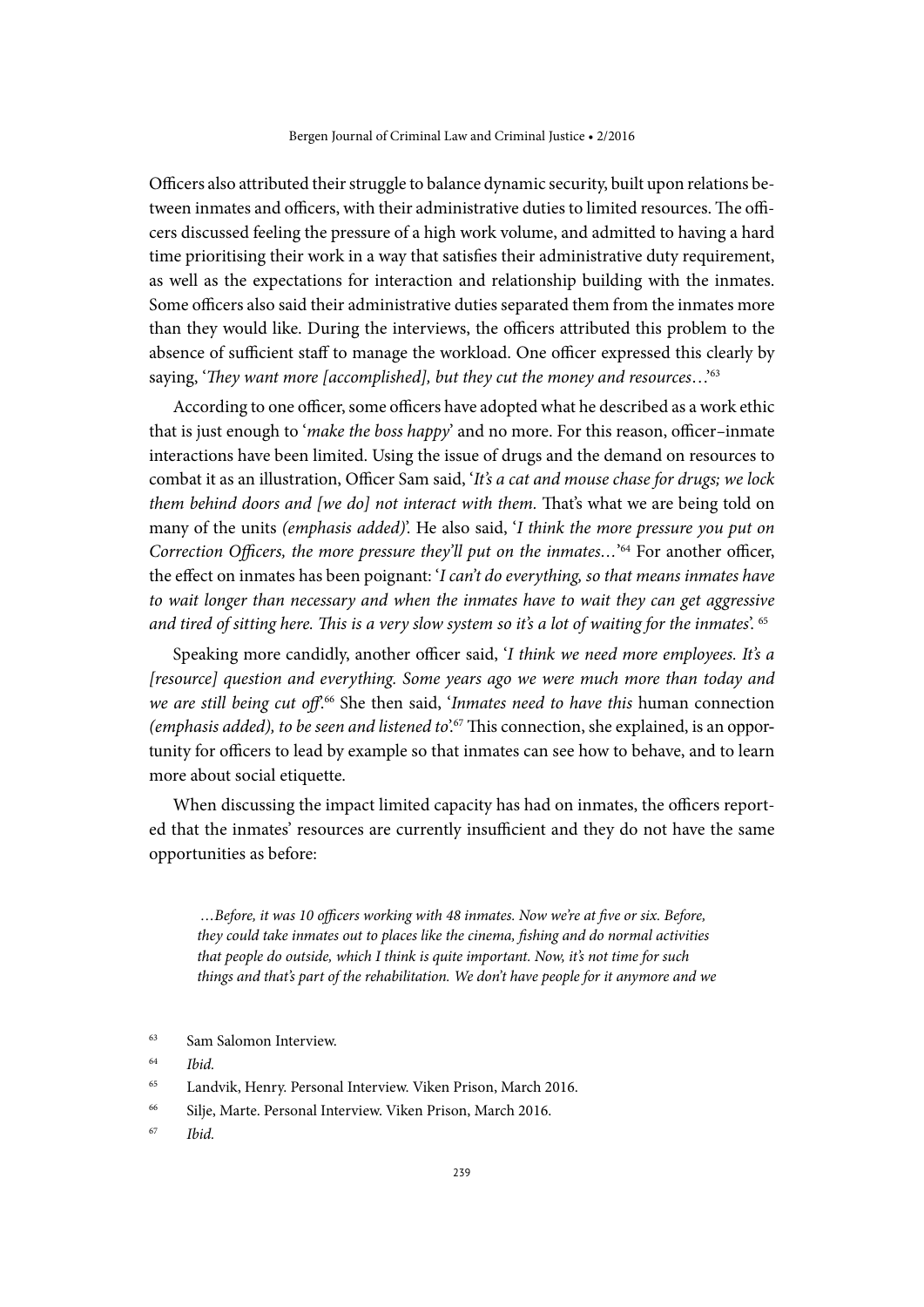#### Yanique A. Anderson and Linda Gröning

*don't have the money for it, so people [who have been] sitting here for a long time would always tell me how it was before.*<sup>68</sup>

Some officers believe that capacity related issues have also impacted inmates. For one officer, the issue of limited space has resulted in some inmates being moved to new wings prematurely—to make room for newer inmates—thus causing a situation where some inmates are placed in a wing with more freedoms and privileges that they cannot fully enjoy:

*…There are some people coming here and they start the sentence here, but it can be a while before they are even going on a permission (such as home leave, school or outside work). They even come before [their time] and I think it's too early… They see their pals going and coming daily and they have to sit for months to a year before they can do the same.*<sup>69</sup>

Essentially, such inmates may be in a less restrictive wing, but find that they cannot participate in some of the same available programmes or activities as other inmates because they have not served enough of their sentence to qualify. Furthermore, while officers may perceive some inmates as displaying a lack of motivation, the behaviour may instead be a result of boredom or frustration in response to what they perceive as inattentiveness or apathy on the part of the officers. Conversely, inmates' perception of officers as '*unfriendly*' and uncaring may instead be a result of the officers' struggle to efficiently manage their workload and fulfil their obligations. In other words, while officers feel the strain of the administrative changes that compel them to rearrange their priorities (sometimes at the expense of inmates), inmates feel a sense of distrust towards officers, who are (to some degree) seen as unreliable. Finally, administrative, logistical and resourcing difficulties have also resulted in officers implementing a seemingly more static role in security in place of the traditionally dynamic role in security.

#### *4.6 Unequal Treatment*

The subject of unequal treatment highlighted a few specific areas: female inmates' inability to access rehabilitative programmes, foreign inmates' limited access to officer assistance, and bias and privilege regarding officer-inmate interactions.

Foreign inmates often complained that they've received the bare minimum of help while in prison. They said that they've often had to ask their Norwegian friends to request favours or to make inquiries on their behalf because that is the best way to get an officer to respond. Minimum assistance for foreign inmates includes food, clothing and other

<sup>69</sup> Marte Silje Interview.

<sup>68</sup> Eva Wolff Interview.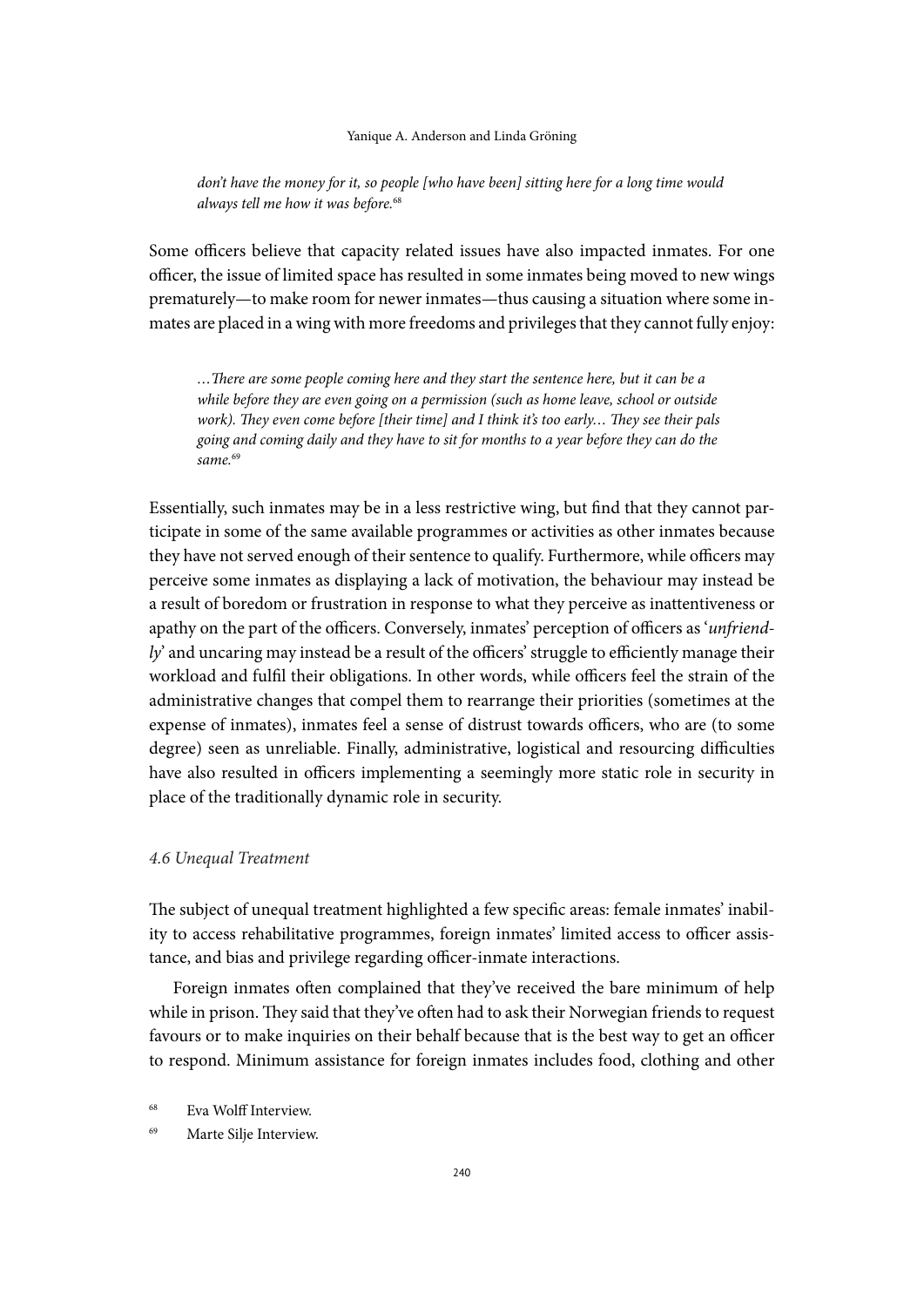basic services and activities as well as the services of a translator in important cases when officers cannot communicate with the inmates. If there are multiple inmates from the same foreign country, of which one speaks Norwegian, this person may be asked to act as a translator in some cases, to avoid acquiring a professional translator. In other cases, communication is often limited to the use of a picture book, which officers use to aid in communication.

For the officers who addressed this issue, their general sentiment was that Norwegian citizens are indeed the '*priority*,' whereas foreign inmates receive '*minimum*' assistance.70 According to one officer, this is because foreign inmates are not considered as entitled to the same rehabilitation measures as Norwegian inmates; thus impacting some inmates' access to rehabilitative programmes and services. The presumption, here, is that minimum effort is needed because, unless they are legal residents, there is a small likelihood that foreign inmates will be released into Norwegian society. Explaining the issue of '*minimum*' help, Officer Jenny said, '*we help them, but they don't have the same rights [as Norwegian inmates]. For example, [they don't get] help from NAV or [with] housing. They have*  the right to clothes but not a place to live or a job<sup>'71</sup>

With regard to the women, as explained above, the study did not include any female participants. However, many of the officers expressed the need for more female-specific programmes. One officer described female inmates at Viken Prison as '*the forgotten group in* Kriminalomsorgen*'* 72 because of the lack of programmes available for them. The officer also said, '*They have for a long time [felt] like they are not a priority*'.73 The officers indicated that they are aware of this issue and intend to restart a female-specific programme, 'VINN', that was shut down years ago due to limited resources.<sup>74</sup> The officers expressed optimism for this programme; only one officer was hesitant, stating that he was '*afraid it can be stopped*' because of budgetary issues.<sup>75</sup>

In addition to the problems with foreign inmates and women, other inmates also complained about bias and privilege with respect to officer-inmate interaction. Compounding the issue of unequal treatment is the pressure inmates place on the more '*caring*' or '*helpful*' officers while trying to get answers related to their cases or needs. Many inmates described struggling to find an officer who they believe care. They voiced

- <sup>70</sup> Eva Wolff Interview
- <sup>71</sup> Jenny Martinez Interview
- <sup>72</sup> *Ibid.*
- <sup>73</sup> Henry Landvik Interview.
- $74$  VINN is a conversation-based psychological programme that is focused on helping the inmates to master their lives and to leave a crime-related lifestyle behind. See further, *Årsmelding for seksjon for fengselshelsetjenester*, Klinikk for sikkerhetspsykiatri, Haukeland Universitetssykehus (2012) pp. 13.
- <sup>75</sup> Henry Landvik Interview.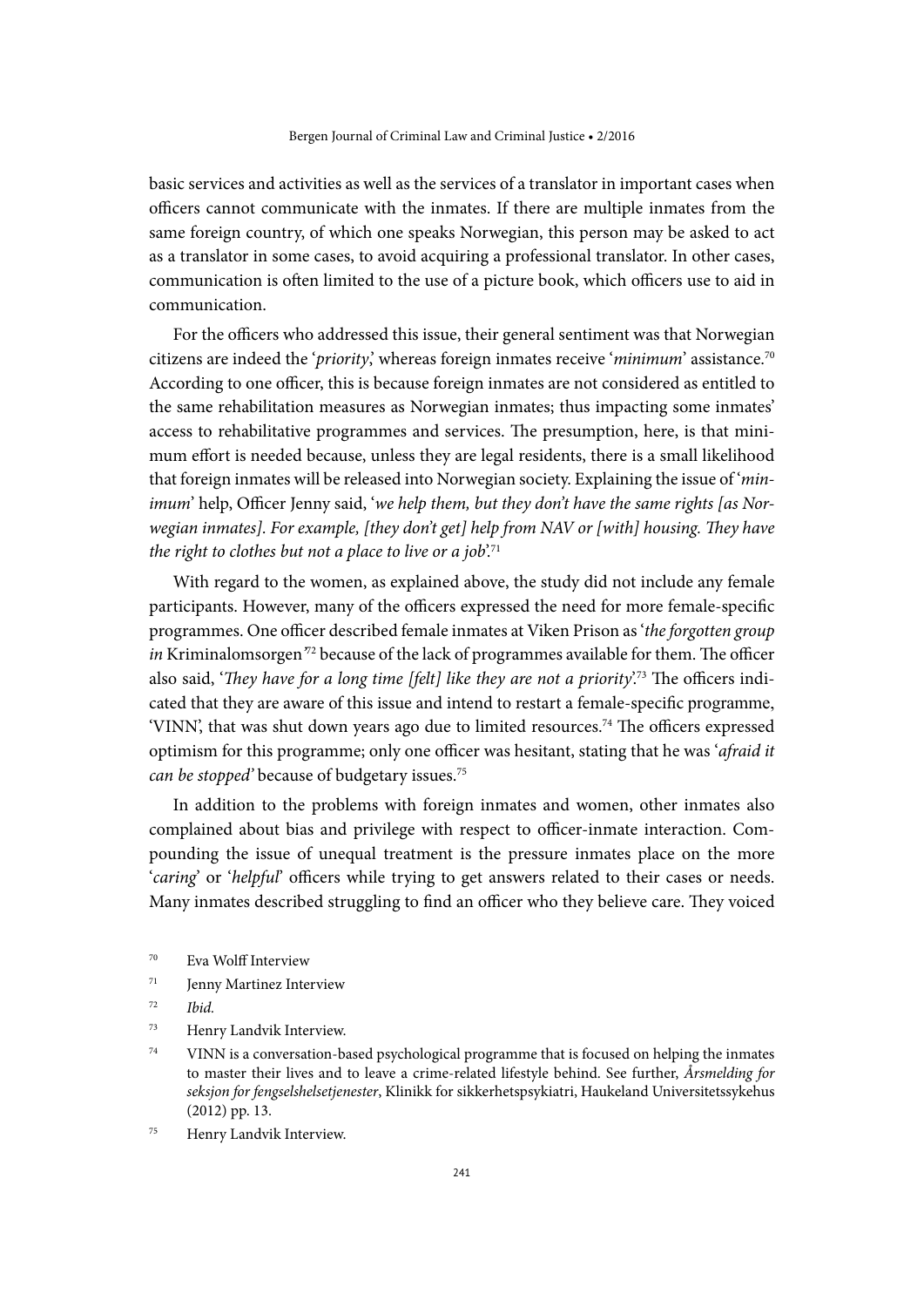#### Yanique A. Anderson and Linda Gröning

frustration when describing the stark differences in attitudes from officers on issues where they feel they should be unified. For example, inmates have said that some officers are lenient, whereas others are incredibly rigid to the point where it feels that the officer is '*using the uniform against*' them. Some inmates went on to state that such officers often speak to them condescendingly—as if they are '*children*' or '*idiots*' and practice being rigid because they believe that means they are doing a '*good job*'. Officer Sam offered a similar view, stating,

*[with] the different officers, [there are] different rules [and] different consequences. They (the inmates) envy each other because one could do something and the other couldn't. One (officer) is nice to one (inmate) and not nice to the other (inmate), or one contact officer is nice and sweet and the other is strict. I think it's frustrating to inmates.*<sup>76</sup>

In sum, although officers hold a common stance on the conceptualisation of rehabilitation, the data suggest that this stance may not be universally extended to all inmates; thus impacting some inmates' access to rehabilitative programmes and services. Women and non-Norwegian inmates have limited access to programmes and officer assistance, respectively, while other inmates complain of bias and officers' varying degrees of preference towards certain inmates.

# **5. Discussion**

The study in Viken Prison provides reason for further discussion on several topics. First, it calls for discussion about how the conceptualisation of rehabilitation among inmates and officers relate to an adequate theory of rehabilitation, and to a successful realisation of rehabilitation strategies in prison. By looking at the way rehabilitation is currently understood, we begin to see how this impacts the inmates' and officers' attitude towards engaging in activities, programmes and services.

Officers and inmates, respectively, seemed to view rehabilitation in distinctly different ways. The officers' opinions of rehabilitation seemed closely integrated with their training, and reflected the legal view on rehabilitation, whereas the inmates' perspectives were more nuanced and based on their experience.

Both inmates and officers asserted that rehabilitation has a place and a function within the prison. Where they differed, though, is on what rehabilitation amounts to and for *whom* rehabilitation is meant for. Officers generally described rehabilitation as reducing the risk for new criminality and as such potentially relevant for all inmates. Many inmates

<sup>76</sup> Sam Salomon Interview.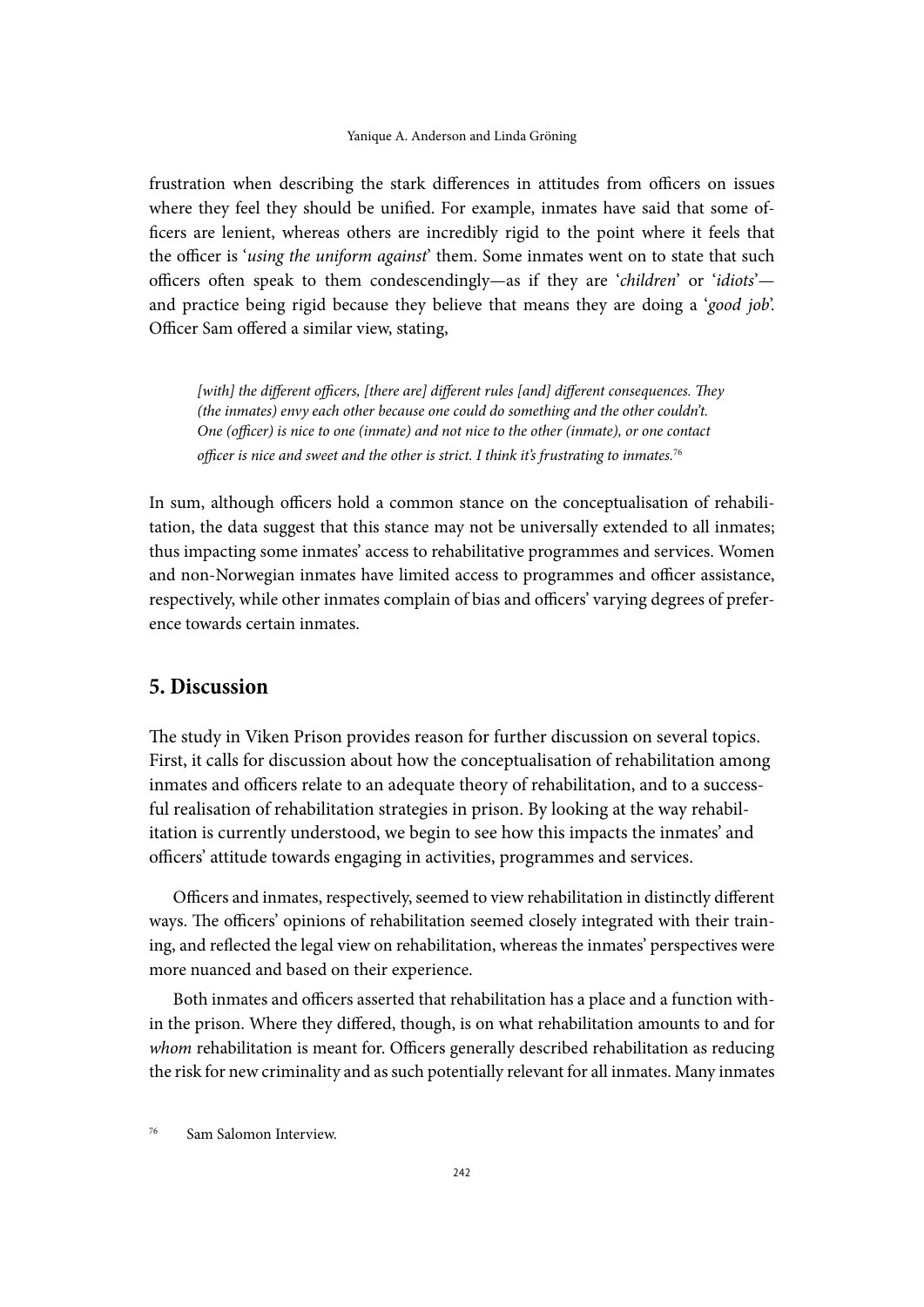instead primarily associated the term '*rehabilitation*' with specific issues related to drugs, sexual assault or violence, and would often point to the prison-instituted programmes that are in place to address these issues. Essentially inmates view rehabilitation as relevant only for those inmates they perceive as being in need of specific treatment. Also of particular note is that some inmates, to some degree, appeared to associate the word '*rehabilitation*' with '*abnormality*', thus suggesting that the word carries some stigma. This leaves the question of whether some inmates use the prison's programmes to define rehabilitation, and thus its role in their lives, or that they have a problem with the term '*rehabilitation*' specifically.<sup>77</sup>

Still, this disparity between the understanding of rehabilitation among those attempting to realise it and those to be '*rehabilitated*' may hinder constructive work in prison. It also points to the perhaps always-present '*imbalance of power*' between inmates and officers that may affect any attempt of rehabilitation in prison.78 Further research is needed, in order to fully understand the impact of the different views of rehabilitation on inmates and officers.

Another point of interest in this discussion was that some inmates expressed their views on rehabilitation in relation to personal autonomy and personal benefit, and felt that they had little say in or strategies for affecting their own rehabilitation. Seen in the light of the fact that some officers expressed that the participation in offered rehabilitation programmes had an impact on the inmates' progression to a less restrictive wing, this is problematic. It raises concerns because it relegates rehabilitation to a '*top*-*down*' strategy that is in clear tension with the basic constitutional principles about respect for the individual. Participation in rehabilitation activities and programmes should be voluntary according to the law, and should therefore not impact the inmates in a way that may put pressure on them to participate against their will. Instead, interested inmates should be motivated to participate and have a clear aim of what they want to achieve from these programmes.<sup>79</sup>

In this regard, we may also look at rehabilitation as more than just the hope that an inmate—once released—will cease and desist from criminality. Because we know that the decision to desist and actualizing it are two very different things, we should not only consider the rehabilitative process as voluntary, but as a '*long-term abstinence*' from crime.

<sup>77</sup> Earlier studies have indicated that inmates may have trouble with the use of the term '*rehabilitation*', see Shadd, *Making Good. How Ex-convicts Reform and Rebuild Their Lives*, (American Psychological Association 2001) p. 26.

<sup>78</sup> For an important prison study on this topic, see Ugelvik, *Fangenes Friheter: Makt og motstand i et norsk fengsel* (Universitetsforlaget 2011).

<sup>79</sup> See Værøy, Andreson, and Mowinkel, The Likelihood of Successful Crime Prevention: Norwegian Detainees on Preventive Detention Views on Programmes and Services Organized and Provided by the Criminal Justice System, *Psychiatry, Psychology and Law* 18, no. 2 (2011) pp. 240–247.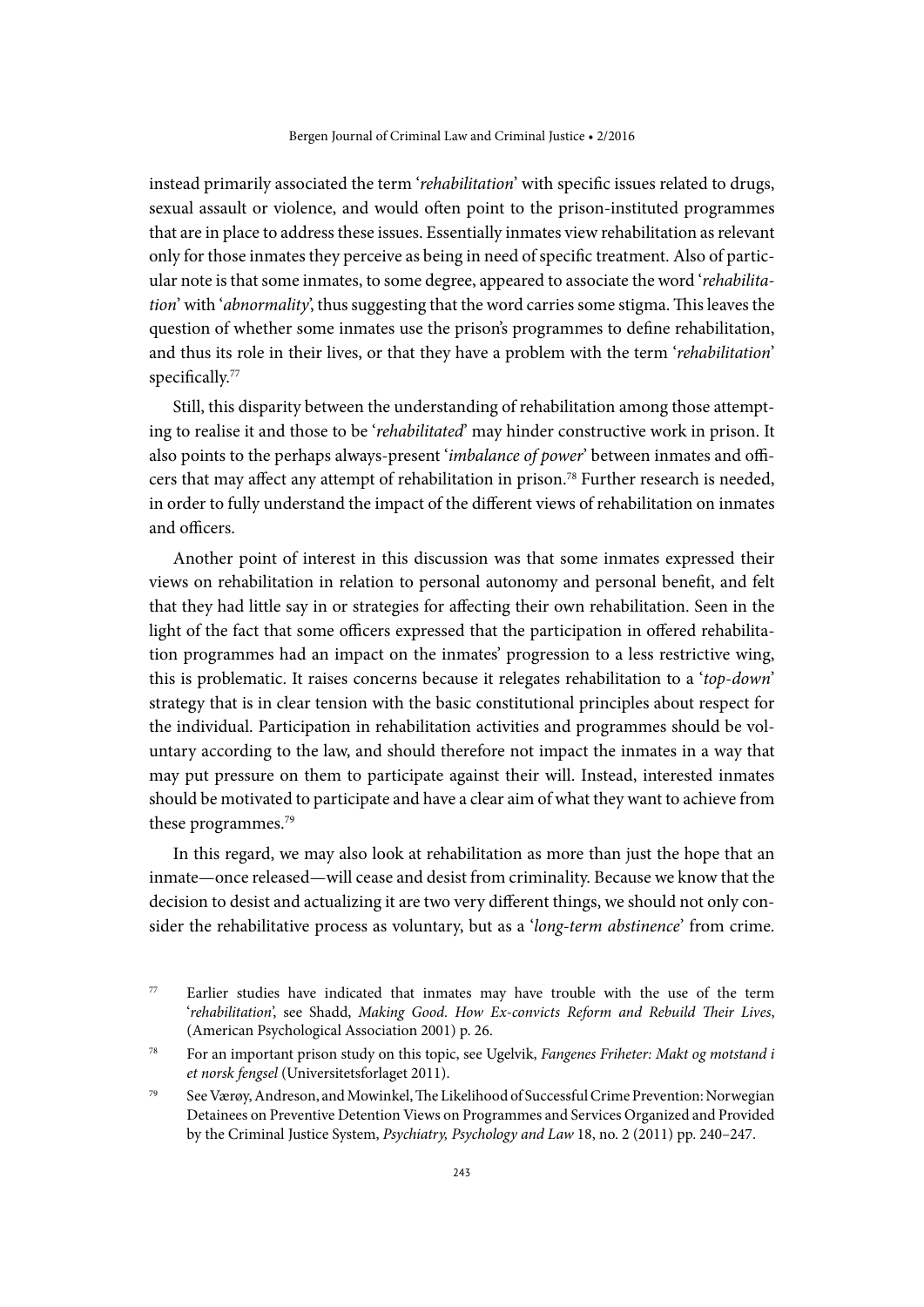In so doing, the focus is shifted from an implied expectation of complete transition or change on the part of the inmate, to the *'maintenance'* of crime-free behavior.<sup>80</sup>

Our study not only revealed conflicting views on rehabilitation, but also pointed to some key issues within Viken Prison concerning isolation, mental health problems, inmate drug use and resource scarcity. These issues may seriously affect the inmates motivation and ability to participate, and may also affect the prospects for successful rehabilitation more generally.

On the subject of inmate isolation, there is already conflict between the concepts of deprivation of liberty, and rehabilitation during the prison sentence. This becomes particularly manifest for those who are isolated in prison and are thereby—to a significant extent—excluded from the activities offered in prison. That unit One–A seems to be becoming a pure '*isolation*' unit is deeply troubling in this regard, especially since inmates generally start serving their prison sentence in this unit.<sup>81</sup> The increasing problem of mental health issues among the inmates makes this even more concerning.<sup>82</sup> Mental health issues may prevent some inmates from moving to a less restrictive wing, thus impacting their ability to progress (to a less restrictive wing) over time. Generally, the design prison spaces should be considered to ensure that inmates have enough room for activities.

Conditions of care (i.e. positive prisoner-guard interaction or a '*caring approach*' to inmates)<sup>83</sup> are also important as they impact how inmates respond to rehabilitation initiatives.84 However, given the rise in inmates with mental health related issues, there is also a need for specific specialised resources and education. Although there are psychiatric specialists available at Viken Prison, rules on confidentiality prevent medical staff from sharing patient information with officers, except for in a serious emergency. The length and nature of the training provided to prison officers in Viken Prison is quite

- <sup>83</sup> Neumann, Imprisoning the Soul in *Penal Exceptionalism? Nordic Prison Policy and Practice*, (Routledge 2012) pp. 139–151.
- 84 See Kjelsberg, Skoglund, and Rustad, Attitudes towards Prisoners, As Reported By Prison Inmates, Prison Employees and College Students, *BMC Public Health* **7**, no. 1 (December 4, 2007) pp. 71–78.

<sup>80</sup> For a discussion on the concept of desistence, see Shadd 2001, pp. 19-35.

<sup>&</sup>lt;sup>81</sup> The use of isolation in Norwegian prisons more generally has been criticised, for instance, by the European Committee of the Prevention of Torture and Inhuman or Degrading Treatment or Punishment (CPT), see reports from visits available at: [http://www.cpt.coe.int/en/visits.htm,](http://www.cpt.coe.int/en/visits.htm) (Accessed December 3, 2016). Recently the local court of Oslo also concluded that the prison regime around Anders Behring Breivik due to his isolation was a violation of ECHR article 3, see judgment TOSLO-2015-107496-3. The judgement has been appealed.

<sup>82</sup> Regarding the scope of this problem, see Cramer, *Forekomst av psykiske lidelser hos domfelte i norske fengsler*, Prosjektrapport fra kompetansesenter for sikkerhets, fengsels og rettspsykiatri, helse-region sør-øst, 2014-1.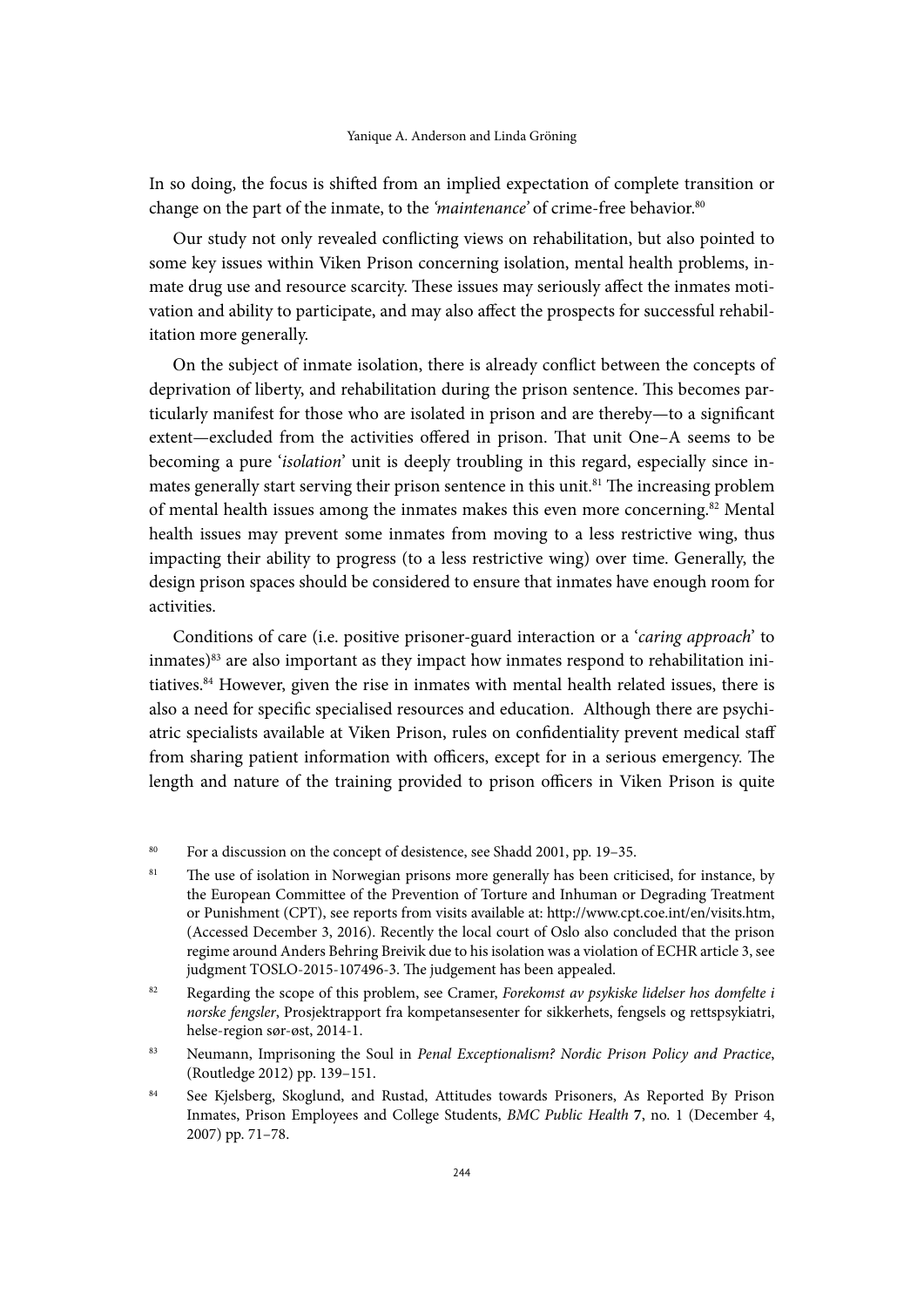exceptional when compared to many other countries.<sup>85</sup> However, there are some reservations concerning the officers' ability to manage the rising number of inmates with mental health issues, while they, the officers, are steadily decreasing in numbers. The efforts that must still be made in this respect, certainly affect the possibilities of rehabilitative work for the inmates in general because of the demand on the physical and material resources of the prison.

Resources are also needed in the effort to combat inmate drug use in the prison. As officers work to abate the issue, their time is being spent on static security rather than dynamic security, which was implemented with rehabilitation in mind. It is worth noting that a significant number of the inmates have a drug problem.<sup>86</sup> A survey from 2004 shows that among 260 inmates in 37 different prisons, almost 60% had a drug-problem when starting their sentence. 87 Statistics also show that a significant number of all inmates in Norwegian prisons are serving a sentence for drug-related crimes, and that this group of inmates seem to have a high recidivism rate.<sup>88</sup> In addition, this group of inmates often serve quite short prison sentences, and may end up being released before having an opportunity to fully utilise the programmes or services available. In the end, we must consider whether a prison sentence is actually an adequate reaction at all for this problem. Perhaps a more suitable course of action would be to focus on processing drug related cases using an alternative route such as a drug court.<sup>89</sup>

 Resource scarcity in Viken Prison also seems to be the primary explanation for the problematic aspects of the unequal administration of rehabilitative programmes between men and women. Still, it is unacceptable for women not to have an equivalent access to programmes and activities as the male inmates in general, and this problem must be addressed. 90 Even though most inmates are men, women must also be treated equally when

- <sup>85</sup> Prison officers in Norway undergo a two-year education programme at the Norwegian Correction Service Staff Academy (KRUS), where they are taught various subjects such as sentencing law and ethics. For more information see, http://www.krus.no/progress-of-thestudies.5275524-295832.html?showtipform=2. (Accessed December 1 2016)
- <sup>86</sup> For a study on this matter, see Lobmaier *et al.*, Substance Use and Problem Awareness among Drug-involved in Norway, *Journal of Substance Use* (2013) pp. 211–220.
- <sup>87</sup> See Friestad and Hansen, *Levekår blant innsatte*, Fafo 2004, pp. 58–67. For a more recent survey, see also Revold, *Innsattes levevilkår før, under og etter soning*, Statistisk sentralbyrå, rapport 2015/47 pp. 49–57.
- <sup>88</sup> See annual statistics from the Correction Services, available at [http://www.kriminalomsorgen.](http://www.kriminalomsorgen.no/statistikk-og-noekkeltall.237902.no.html) [no/statistikk-og-noekkeltall.237902.no.html.](http://www.kriminalomsorgen.no/statistikk-og-noekkeltall.237902.no.html) See also statistics regarding the use of the prison sentence, available at [www.ssb.no](http://www.ssb.no). (Accessed December 1, 2016)
- 89 A positive development is that Norway has permanently established a drug-programme with court control as an alternative to prison. See [https://www.regjeringen.no/no/aktuelt/](https://www.regjeringen.no/no/aktuelt/landsdekkende-narkotikaprogram/id2475580/) [landsdekkende-narkotikaprogram/id2475580/.](https://www.regjeringen.no/no/aktuelt/landsdekkende-narkotikaprogram/id2475580/) (Accessed December 1, 2016).
- <sup>90</sup> For a discussion on this problem in the UK, see Currie, Women in Prison: A Forgotten Population, *Internet Journal of Criminology* (2012) pp. 1-30.